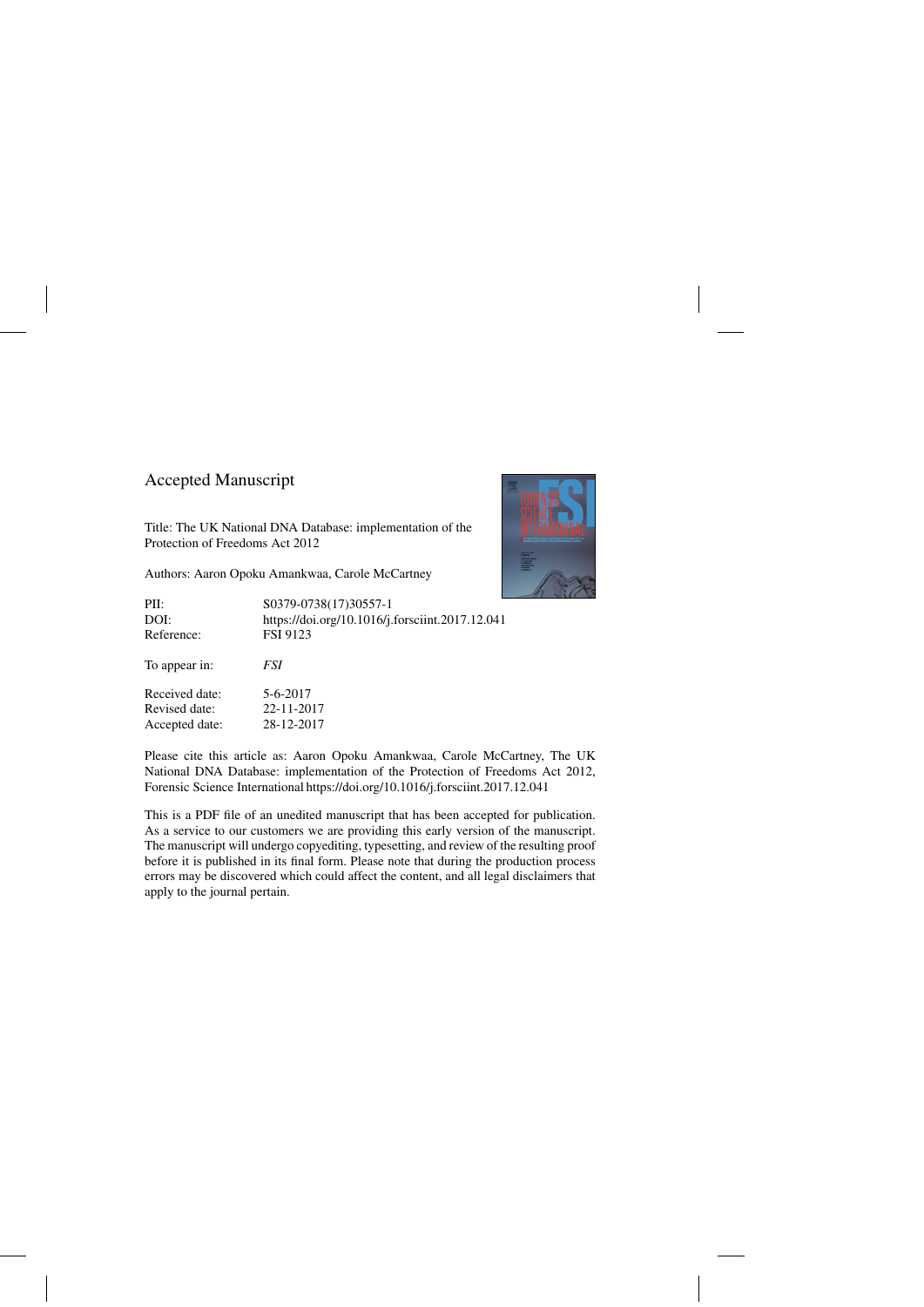### **The UK National DNA Database: implementation of the Protection of Freedoms Act 2012**

Aaron Opoku Amankwaa <sup>a \*</sup> (Email: [aaron.amankwaa@northumbria.ac.uk\)](mailto:aaron.amankwaa@northumbria.ac.uk)

Carole McCartney<sup>a</sup> (Email: [carole.mccartney@northumbria.ac.uk\)](mailto:carole.mccartney@northumbria.ac.uk)

a Science and Justice Research Interest Group, School of Law, Northumbria

University, Newcastle Upon Tyne, UK, NE1 8ST

\*Corresponding Author:

Aaron Opoku Amankwaa

Phone: +447442929880

Email: aaron.amankwaa@northumbria.ac.uk

# **Highlights**

- Protection of Freedoms Act 2012 regime improves National DNA Database performance
- Protection of Freedoms Act 2012 strengthens genetic privacy protection of individuals

Implementation challenges of PoFA leads to unlawful forensic DNA data retention/nonretention

### **Abstract**

In 2008, the European Court of Human Rights, in *S and Marper v the United Kingdom*, ruled that a retention regime that permits the indefinite retention of DNA records of both convicted and nonconvicted ("innocent") individuals is disproportionate. The court noted that there was inadequate evidence to justify the retention of DNA records of the innocent. Since the *Marper* ruling, the laws governing the taking, use, and retention of forensic DNA in England and Wales have changed with the enactment of the Protection of Freedoms Act 2012 (PoFA). This Act, put briefly, permits the indefinite retention of DNA profiles of most convicted individuals and temporal retention for some first-time convicted minors and innocent individuals on the National DNA Database (NDNAD). The PoFA regime was implemented in October 2013. This paper examines ten post-implementation reports of the NDNAD Strategy Board (3), the NDNAD Ethics Group (3) and the Office of the Biometrics Commissioner (OBC) (4). Overall, the reports highlight a considerable improvement in the performance of the database, with a current match rate of 63.3%. Further, the new regime has strengthened the genetic Face and Justice Research Interest Group, School of Law, Northumbria<br>
University, Newcastle Upon Tyne, UK, NE1 8ST<br>
<br>
Corresponding [A](mailto:aaron.amankwaa@northumbria.ac.uk)uthor:<br>
Accord Dook Amankwaa<br>
Phone: +447442929880<br>
Email: aaron.amankwaa@northumbria.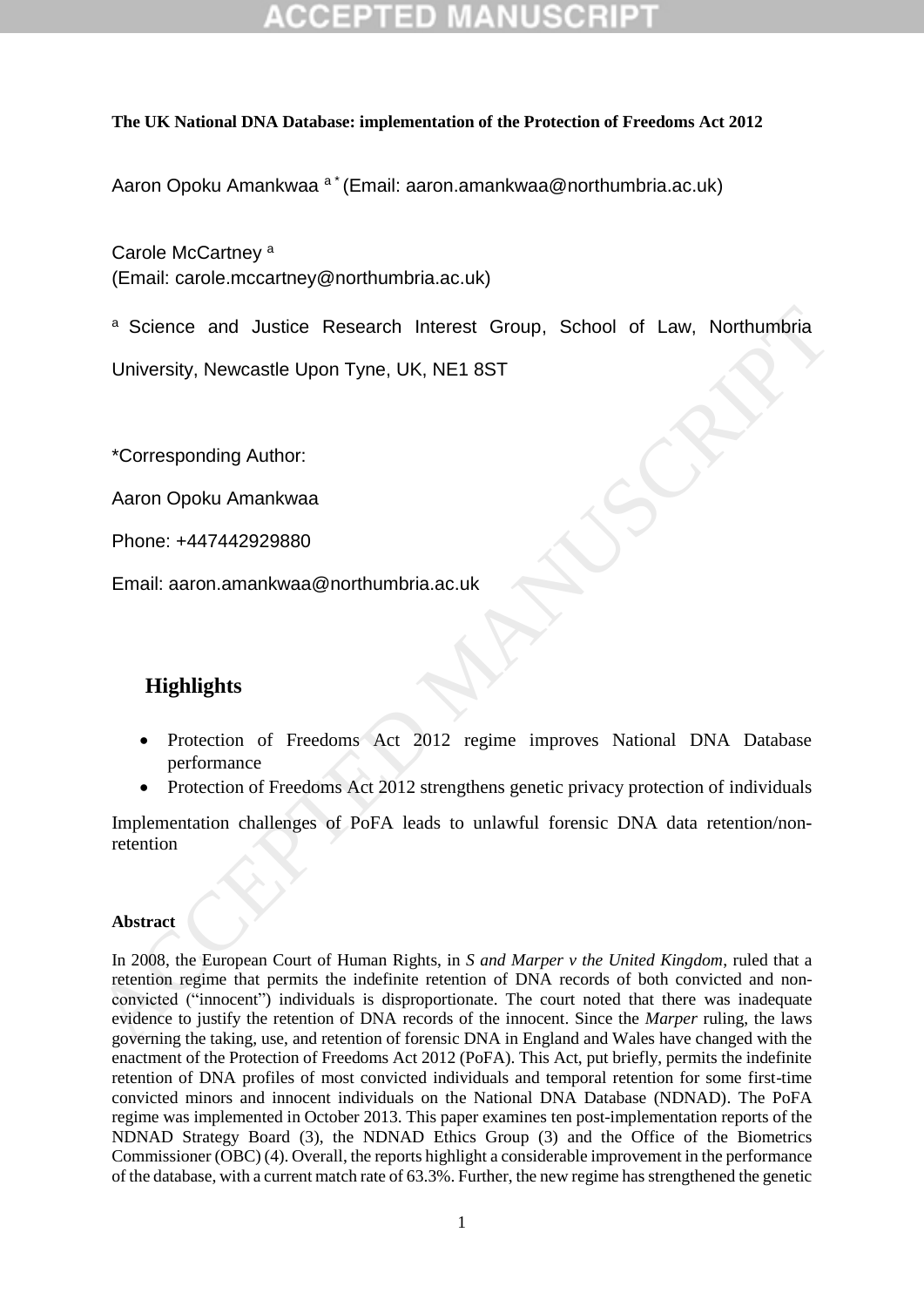privacy protection of UK citizens. The OBC reports detail implementation challenges ranging from technical, legal and procedural issues to sufficient understanding of the requirements of PoFA by police forces. Risks highlighted in these reports include the deletion of some "retainable" profiles, which could potentially lead to future crimes going undetected. A further risk is the illegal retention of some profiles from innocent individuals, which may lead to privacy issues and legal challenges. In conclusion, the PoFA regime appears to be working well, however, critical research is still needed to evaluate its overall efficacy compared to other retention regimes.

#### **List of Abbreviations**

ASBCPA: Anti-Social Behaviour, Crime and Policing Act 2014 BFEG: Biometrics and Forensics Ethics Group BRU: Biometrics Retention Units CED: Centralised Elimination Database CJA: Criminal Justice Act 2003 CJPA: Criminal Justice and Police Act 2001 CJPOA: Criminal Justice and Public Order Act 1994 CPIA: Criminal Procedure and Investigation Act 1996 CSA: Crime and Security Act 2010 CTDNAD: Counter-terrorism DNA Database ECtHR: European Court of Human Rights FSPs: Forensic Science Providers MPS: Metropolitan Police Service NDNAD: National DNA Database NDU: National DNA Database Delivery Unit NEG: NDNAD Ethics Group NFA: No Further Action NGS: Next Generation Sequencing NIDNAD: Northern Ireland DNA Database NSD: National Security Determination OBC: Office of the Biometrics Commissioner PACE: Police and Criminal Evidence Act 1984 PED: Police Elimination Databases PNC: Police National Computer PND: Penalty Notice for Disorder PoFA: Protection of Freedoms Act 2012 SDNAD: Scottish DNA Database UKAS: United Kingdom Accreditation Service List of Abbreviations<br>
and Mark Decision Behaviour, Crime and Policing Act 2014<br>
RFTCR: Biometrics Resemion Units This; Group<br>
RFCR: Biometrics Resemion Units This; Group<br>
CED: Contrained Mark Decision Act 2001<br>
CED: Contr

*Keywords*: National DNA Database, retention regime, genetic privacy, public security, match rate, Marper ruling

#### **1 Introduction**

The United Kingdom National DNA Database (NDNAD) was established in April 1995. It is the oldest national forensic DNA database in the world and the largest measured by the proportion of citizens on the database (over 8.2%). It holds DNA data from all police forces in England and Wales as well as data from: the Northern Ireland DNA Database (NIDNAD); the Scottish DNA Database (SDNAD); and DNA profiles from the Crown Dependencies (Isle of Man, the Bailiwick of Jersey and the Bailiwick of Guernsey). As at September 2017, the NDNAD held 6,112,274 subject reference profiles (of which 5,317,752 are known individuals due to duplication) and 575,923 crime scene DNA profiles.[1] The primary purpose of the database is to identify unknown offenders as well as serial offenders by linking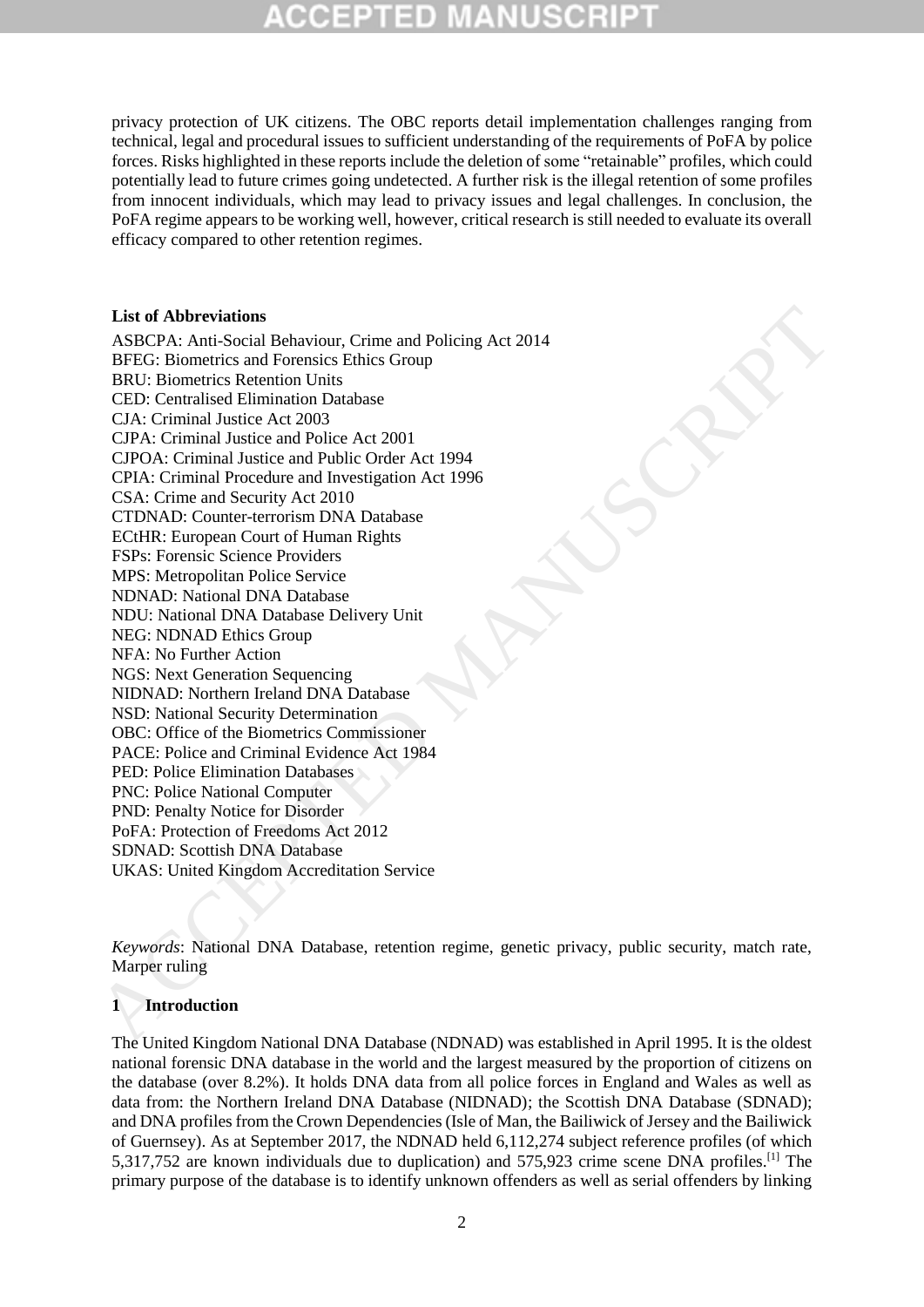different crimes. Another potential value of the database is the possibility of analysing crime patterns, $^{[2]}$ providing intelligence that can assist law enforcement agencies in prioritising resources. Although less than 1% of recorded crime is detected using the NDNAD, the detection rate of crimes that involve DNA matches on the database is higher than crimes without DNA evidence.<sup>[2,3]</sup>

The criminal justice value of retained DNA profiles can be illustrated by cases such as those of Keith Samuels<sup>[4–6]</sup> and that of Joseph Kappen.<sup>[7]</sup> Keith Samuels was a resident of Northampton who raped 7 different women from 1984 to 1990. He was apprehended in a cheque fraud case in 1998 when his DNA was then sampled by the police. On loading his profile to the NDNAD, a match was found between his reference sample and the crime scene profiles from the rapes stored on the database. This led to his subsequent conviction and nine life sentences in 1999.

In the triple rape and murder case of Joseph Kappen, forensic investigators utilised a then innovative sub-programme of the database called familial searching. This involves searching the database for closely matched profiles to identify potential relatives.[8] The crimes took place in 1973 and the cold case was re-investigated in 2000. Forensic scientists used the Low Template DNA technique<sup>[9]</sup> to generate DNA profiles from crime scene samples. A search of the database returned zero hits after which a familial search was launched. The stored DNA profile of Paul Kappen, a car thief, was found to share half of the offender's profile. Further investigation led to his deceased father Joseph Kappen whose identity as the offender was confirmed following DNA analysis of samples recovered from the teeth and femur of his exhumed body.

The retention regimes for DNA data from England and Wales, Northern Ireland and Scotland are independent of each other though they share similarities and currently, the law in England, Wales, and Northern Ireland is the same. Different legislative regimes governing DNA data retention have been implemented for the England and Wales NDNAD since 1995. A summary of the different legislative regimes enacted or proposed for the retention of forensic DNA profiles is presented in Table 1. The first governing statute, the Criminal Justice and Public Order Act 1994 (CJPOA),<sup>[10]</sup> amended the Police and Criminal Evidence Act 1984 (PACE) to enable the databasing of DNA profiles. The CJPOA permitted DNA records (both DNA samples and derived forensic DNA profiles) of all individuals convicted of a recordable offence to be retained indefinitely. The Act generally required DNA records of those who had never been convicted of a criminal offence, to be considered "innocent", and thus deleted after the conclusion of an investigation or any proceedings. All data retained on the database were subject to speculative searching against other profiles. subsequent conviction and aine life sentences in 1999.<br>In the triple rap and murder case of Joseph Kappen, forensic investigators utilised a then innovative In the triple rap and murder case of Joseph Kappen and the diven

The implementation of the CJPOA regime encountered procedural challenges such as repeated sampling of offenders and suspects, and potential risks to public security due to legal technicalities.<sup>[3]</sup> In the murder case of  $R \, v$  Weir,<sup>[11]</sup> for example, a conviction was overturned by the Court of Appeal due to the unlawful retention of the subject's DNA profile, which had initially led to the identification of the offender. This resulted in public security concerns and led to the amendment of the law by the Criminal Justice and Police Act 2001 (CJPA) and subsequently, the Criminal Justice Act 2003 (CJA).

This second retention regime permitted the indefinite retention of DNA records of convicted individuals, those acquitted of an offence or whose proceedings against them had been discontinued, and those charged or arrested for a recordable offence. The implementation of the second regime was perceived as a simple system to administer,<sup>[12]</sup> potentially minimising repeated sampling and allowing the police to gather and retain data of the "active criminal population". Additionally, an expanded database was perceived to have a deterrent effect, albeit there did not exist evidence to support this potential benefit.<sup>[2]</sup> Critics of this second regime noted the inversion of the presumption of innocence and the risk of creating a "suspect society".<sup>[13,14]</sup> Moreover, there was no justification provided for the retention of data from innocent individuals,<sup>[15]</sup> that is whether it contributed to the performance of the database and aided the detection of crime.

In 2008, the European Court of Human Rights (ECtHR) in *S and Marper v the United Kingdom*<sup>[16]</sup> ruled that this represented a "blanket" and "indiscriminate" retention regime which did not strike a fair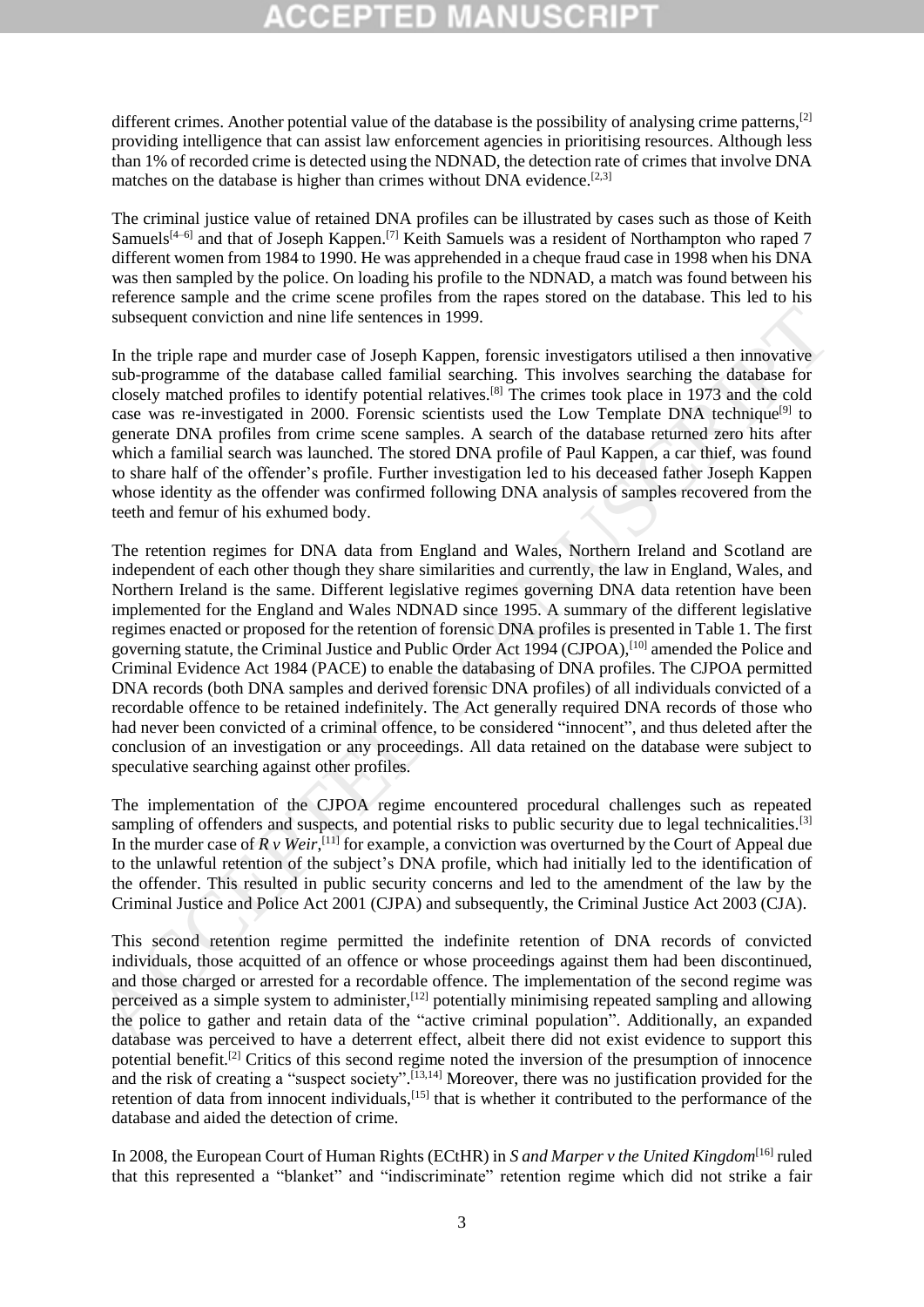balance between an individual's right to privacy and the public interest. This case involved "S" (a juvenile) and Mr Marper, who were separately charged in 2001 with attempted robbery and sexual assault respectively. S was acquitted and Mr Marper's case was discontinued, but their DNA and fingerprint records were retained. A request for the deletion/destruction of their biometric records was declined and subsequent appeals to the English Courts were unsuccessful. At the EtCHR, the judges unanimously decided that the expansive regime infringed upon Article 8 rights to privacy, noting the inadequate justification for the retention of "innocent" samples and profiles (the "*Marper gap"*). This ruling led to the development of new retention rules set out in the Crime and Security Act 2010 (CSA)<sup>[17]</sup> (see Table 1) which were informed by consultations and research carried out by the Jill Dando Institute of Crime Science. This research attempted to determine the risk of re-arrest among unconvicted individuals (~52% in 6 years),<sup>[18]</sup> yet it was heavily criticised, primarily because the data relied upon was unclear.<sup>[15]</sup> Due to a change in government, the CSA regime was never brought into force. Instead, the Protection of Freedoms Act 2012 (PoFA) was developed by the subsequent coalition government to govern DNA and fingerprint data retention in England and Wales.<sup>[19]</sup>

The PoFA rules in summary include: the destruction of DNA samples after profiling or within 6 months of collection; indefinite retention of convicted individuals' DNA profiles; and deletion of profiles from innocent individuals after the conclusion of an investigation or any proceedings.[20] The exceptions to these general rules include: temporal profile retention periods for some first time convicted minors; those charged or arrested for a qualifying (serious) offence; those issued with a penalty notice for disorder; or on national security grounds. Since the implementation of PoFA in October 2013, over 1.7 million forensic DNA profiles from "innocent" individuals have been deleted and over 7.7 million DNA samples have been destroyed post-DNA profiling.<sup>[21]</sup> Critical reviews of the PoFA regime highlight the potential incommensurate treatment of public and private interests and the continuing lack of "weighty reasons" for the retention of data from innocent individuals.<sup>[15,22,23]</sup>

Two independent statutory bodies have specific oversight functions for the UK National DNA Database: the NDNAD Strategy Board ("Strategy Board") (now the National DNA and Fingerprint Databases Strategy Board) and the Commissioner for the Retention and Use of Biometric Material (Biometrics Commissioner).[24,25] The statutory role of the Strategy Board is provided in section 24 of PoFA, being required by law to provide guidance on the retention and destruction of DNA profiles, governance rules for the database, and produce an annual report about the exercise of its functions.[20] The statutory functions of the Biometrics Commissioner are set out under section 20 and 21 of PoFA. The Commissioner's role is to keep under review the retention and use of DNA and fingerprints under the PoFA retention regime. Further, the Commissioner is also required by law to provide an annual report. Another independent advisory non-departmental public body with an oversight role is the NDNAD Ethics Group (NEG) (now changed to the Biometrics and Forensics Ethics Group  $(BFEG)$ .<sup>[26,27]</sup> The NEG operates on a non-statutory basis and its vision is to ensure that the operation of the NDNAD is ethical. The NEG also produces an annual report about its work and recommendations. This paper thus reviews these annual reports of the NDNAD Strategy Board, the NDNAD Ethics Group and the Office of the Biometrics Commissioner (OBC) published since the implementation of PoFA. The purpose of the review is to identify the potential benefits, challenges or gaps, risks, and emerging issues associated with the new DNA data retention regime under PoFA, which has not yet been subjected to critical review.<sup>[12,25,28]</sup> individuals ( $\sim$ 52% in 6 years),<sup>118</sup> sy is two showily criticated, primarily because the dat relied upon<br>notation ( $\sim$ 52% in 6 years).<sup>118</sup> year is weak to be absorption to freedom And Tore in the distribution of Predo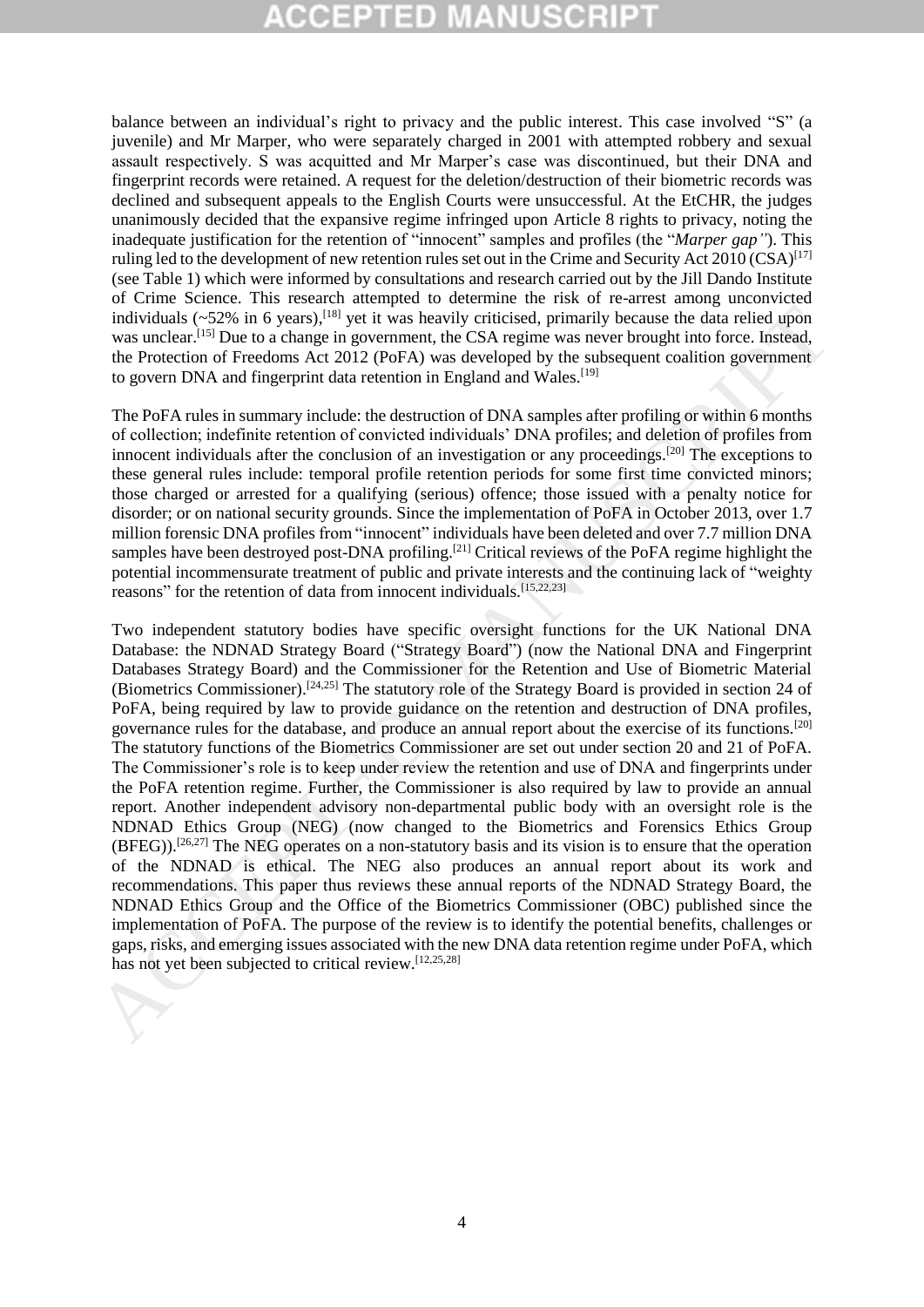#### **2 Methodology**

A total of ten annual reports of the three independent bodies with specific oversight functions for the UK National DNA Database were analysed for recurrent themes on the benefits and best practice, challenges, risks, and emerging issues associated with the implementation of PoFA. The ten reports were published after implementation of PoFA (October 2013). The review includes three annual reports of the Strategy Board (2013/14, 2014/15 and 2015/16), three annual reports of the NEG (2014, 2015 and 2016) and three annual reports (2014, 2015 and 2016) and a supplementary report of the Biometrics Commissioner (Table 2). The general principles of thematic synthesis of literature and qualitative data was used to generate the key themes in the review.<sup>[29–32]</sup> The iterative process involved the coding of text, sorting of relevant codes into key themes, comparing the generated themes to the original report and then between the reports for similarities and differences. 2 Methodology<br>
A total of ten annual reports of the three independent bastics with specific oversight functions for the UK National DNA Database were analysed for recarrent themse on the benefits and best practice,<br>
chall

#### **3 Results**

The key themes identified from the ten reports are summarised in Table 3 below. The thematic synthesis of the reports identified a total of twenty-one key themes in relation to forensic DNA. Comparatively, the reports of the Biometrics Commissioner produced more themes (n=20) than the other independent bodies (Strategy Board  $(n=5)$ , NEG  $(n=7)$ ). This is explained by the comprehensive and detailed nature of the Commissioner's reports, as well as the dedicated focus upon PoFA (as this Act gave rise to the statutory duties of the OBC) and the retention, use, international sharing and destruction of DNA profiles and fingerprints, and overall compliance with the PoFA. The Strategy Board and NEG reports also cover other issues unrelated to PoFA and thus did not contribute so many of the key themes.

#### **3.1 Benefits of PoFA implementation**

The implementation of the PoFA regime has resulted in several benefits noted in the reviewed reports. The new regime is reported to have strengthened the level of protection of the privacy interests of innocent individuals.[12,24–26,28,33–36] For example, in cases where the retention of DNA profiles of unconvicted individuals is deemed necessary, the PoFA procedures require corroboration of the suspicious involvement of the individual.<sup>[35]</sup> Further, the process has reinforced the requirement to provide suspected individuals with detailed information on the grounds for the retention of their data and their right to make representations.<sup>[35]</sup> Most of the reports indicate a wide acceptance of the PoFA regime as a more proportionate system.<sup>[12,24–26,28,33–36]</sup> The implementation of the new regime has increased awareness of ethical and legal considerations, including privacy rights, proportionality and necessity. The new system has established a critical monitoring and assessment of legal compliance with PoFA when retaining DNA profiles, in order to fulfil obligations upon the State to respect human rights (Human Rights Act 1998), as demanded by *Marper*. Interestingly, some of the reports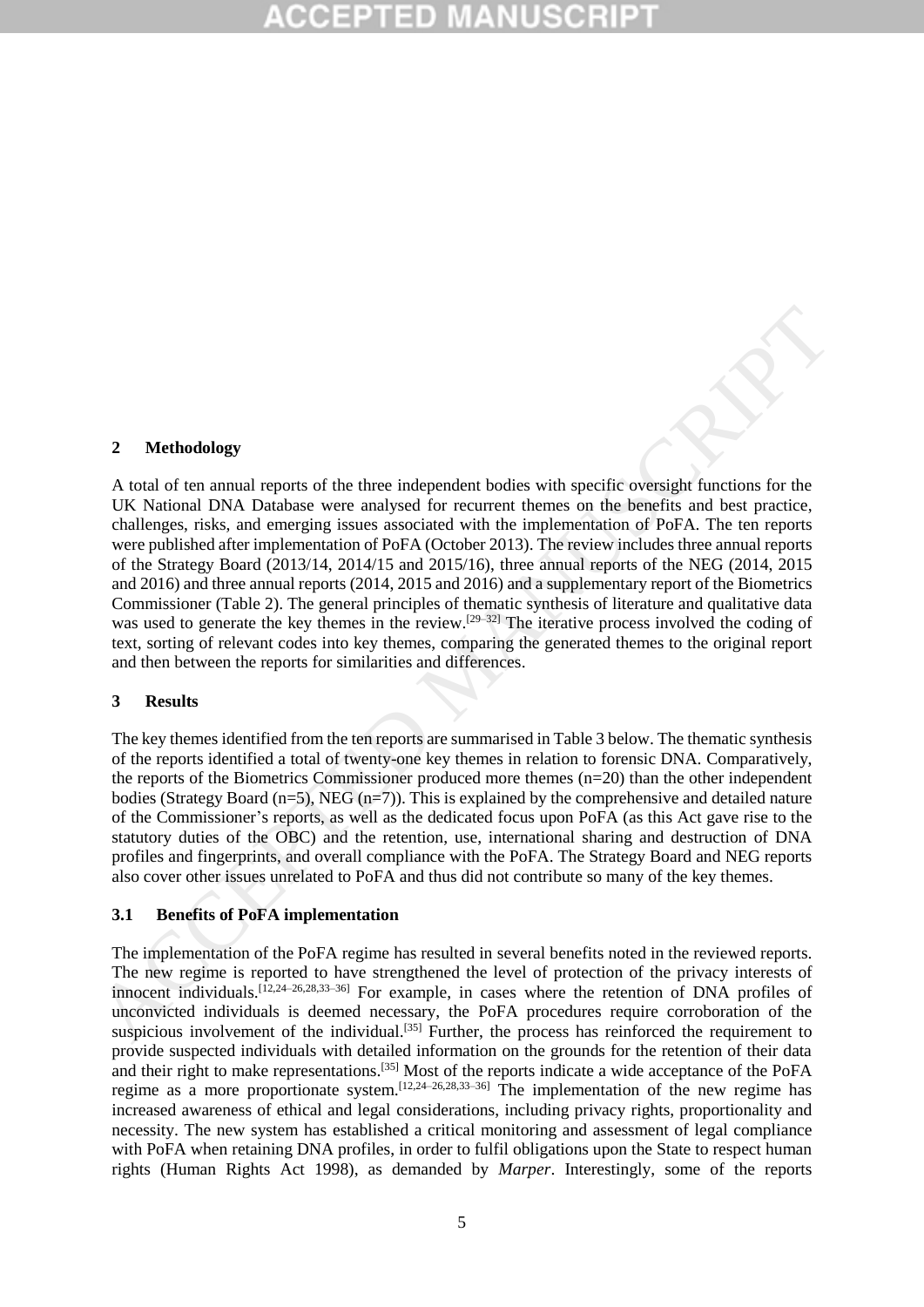recommend the need to apply the PoFA rules to other new biometric technologies.[12,26,28] The 2015 annual report of the Ethics Group specifically recommends that "the retention times directed in the Protection of Freedoms Act 2012 for the retention of DNA samples and fingerprints should also be applied to the retention of custody images."<sup>[26]</sup> Whilst the retention of custody images is considered by some as less intrusive than DNA, the Ethics Group believe their retention raises significant privacy concerns. Hence, the need to apply the PoFA rules to custody images.[26]

Match rate is an output metric used to assess the performance of the NDNAD. It measures the chance that a crime scene profile loaded on the NDNAD matches a subject profile.[24] Since its establishment in 1995, the NDNAD has provided the highest match rates (61.9% in 2013-14,<sup>[33]</sup> 63.2% in 2014-15,<sup>[34]</sup> and  $63.3\%$  in 2015-16<sup>[24]</sup>) with the introduction of the PoFA regime. The current match rate is also reported to be one of the highest across DNA databases in Europe. The 2014 NEG report notes that "the initial impression is that the removal of large numbers of "unconvicted" profiles has not significantly affected the effectiveness of the database, although it is too early to draw firm conclusions."[35] Most of the reports emphasise that the new system seems to have had a positive impact on the match output of the database. [12,24,25,28,33–35]

Another potential benefit of the PoFA system, as suggested in the 2014 OBC report, is that it has significantly decreased costs, and resources required for storing millions of samples indefinitely under previous regimes.[12] The new system has also led to the introduction of PoFA compliance checks by the United Kingdom Accreditation Service (UKAS) and the Biometrics Commissioner for accredited Forensic Science Providers (FSPs) and police forces, respectively.<sup>[12,28]</sup> This has mandated the introduction of adequate processes by FSPs and police forces to demonstrate compliance with the new regime. Although compliance checks have not been completed for all police forces, the Office of the Biometrics Commissioner asserts that the bulk of samples/data that need to be retained or destroyed have indeed been retained or destroyed.<sup>[12,25,28]</sup> and 63.3% in 2015-16<sup>073</sup>) with the introduction of the PoFA regime. The current match rate is also required to be one of the birghet ateros IDNA diabases in Farmy. The 2014 NEG report mote is that the more of the birghet

Finally, another practical value of the new system is the opportunity for case reviews.<sup>[12,28]</sup> Best practice has been identified when Biometrics Retention Units (BRU) are established within police forces.<sup>[28]</sup> A BRU can assess cases and identify those that may benefit from extended biometric data retention. This has led to the identification of shortcomings in some cases. For example, the BRU of the Metropolitan Police Service (MPS) identified a sexual assault case with a suspect for whom a No Further Action (NFA) entry had been made, where they should have been charged (they were subsequently convicted). [12] Other cases where no biometric data were taken have also been identified and the data of the individuals involved have now been obtained and added to the NDNAD.

### **3.2 Challenges of the PoFA implementation**

# **3.2.1 Police National Computer (PNC) limitations**

The automatic deletion of biometric records on the NDNAD is driven by the Police National Computer, which contains records of all arrestees. One of critical challenge with the implementation of PoFA thus arises from limitations with the configuration of the PNC programme.<sup>[12,25,28]</sup> The 2014 and 2015 reports[12,28] of the Biometrics Commissioner extensively detail the technical and procedural challenges encountered with the PNC.

Firstly, the PNC programme requires manual entries to be made to drive the "automatic" deletion of data on the NDNAD.[12,28] Although the programme could be improved to support the new system, its high-cost and resource implications have compelled the police to settle for the current "compromise".<sup>[12,28]</sup> This has led to some erroneous retention of biometric data.<sup>[12,28]</sup> The guidance provided requires forces to confirm the legality of every match generated before progressing an investigation. [12,28] Secondly, the PNC is not compatible with the PoFA concept "the conclusion of the investigation of an offence" which triggers the automatic deletion of data from innocent individuals. [12,28] Another compromise has been found by substituting with the similar concept of the "NFA" entry made on the PNC.<sup>[12,28]</sup> For protracted investigations where an individual is "NFA-ed" but extended retention is deemed necessary, the current guidance requires the Biometrics Commissioner to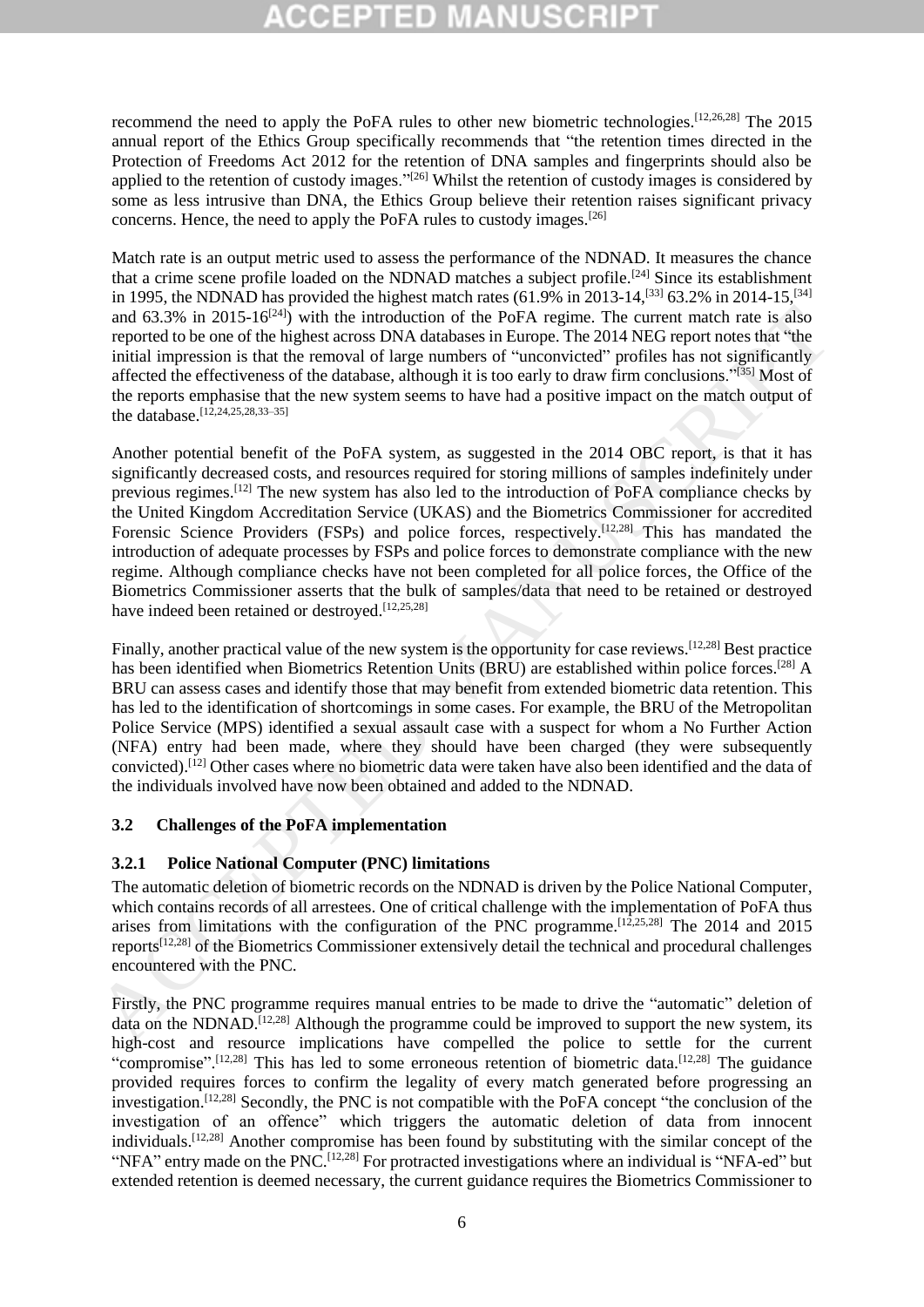provide discretionary retention advice.<sup>[28]</sup> Thirdly, the efficiency of the PNC is determined by the timeliness and accuracy of entries made by forces. Delays in updating the PNC or erroneous entries due to misunderstanding of retention markers have resulted in unlawful retention or loss of data in some instances.[12,25,28]

### **3.2.2 Non-engagement of police forces with PoFA**

Another critical challenge with the implementation of the PoFA system is poor engagement by police forces. The reports of the Biometrics Commissioner emphasise the limited applications made by police forces (23 out of 43 forces in 2015/16) in the case of individuals arrested for a serious offence (section 63G of PACE).<sup>[12,25,28]</sup> Although the expected annual applications were estimated at  $\sim$ 1000 per year, there was a total of 386 applications from October 2013 to December 2016 (91 in 2013/14, 118 in 2014/15 and 177 in 2015/16), with over 75% (290) of applications by the MPS alone. [25,28] Further, there were only 6 applications made for those charged with qualifying offences (Section 63F (7) of PACE) – all made by the MPS.<sup>[25,28]</sup> The reasons for non-engagement include: financial and resource demands; dissatisfaction among some forces about the transfer of risk from legislators; the perception that individuals can be sampled in future offences when they become suspects; and difficulties in identifying cases or understanding the circumstances in which retention is required.[25,28]

### **3.2.3 Limited data on case resolution rate**

Most reports noted the limited data to adequately demonstrate the effectiveness of the new retention regime.[12,24,25,28,33–35] The 2014 NEG report[35] proposed methods to address this deficit, including the collection of data on the size of each retention category, the match rate of the database before and after PoFA implementation, and the match rate for each retention criteria. The report indicates that there has been some progress made in this respect although a post-legislative scrutiny of the PoFA system is yet to be carried out, and the Biometrics Commissioner's reports have emphasised that such a review should be informed by rigorous research into the efficacy of the new retention regime.<sup>[12,28]</sup>

The reports of the Strategy Board include data on the output of the database (i.e. the annual match rate) and "positive match outcomes" including charges/summons, caution/warnings, issuance of a penalty notice for disorder (PND) and community resolution (41.6% in 2014/15; 50.4% in 2015/16).<sup>[24,34]</sup> Further statistics are reported in the third report of the Biometrics Commissioner which shows that DNA is linked to case outcome in only 0.3% of all recorded crime (0.9% for theft of vehicles, 1.4% for domestic burglaries, 0.6% for rapes and 8.4% for homicides).[25] There is still no information, however, on how DNA contributes to case resolution.<sup>[25]</sup> In this regard, the Ethics Group have recommended the collection of data on NDNAD match conviction rates in sexual assault cases.<sup>[26,36]</sup> One difficulty in determining these rates is that the DNA match is normally just one element in a larger body of evidence or, because of the different circumstances of each case, it cannot be easily determined if the DNA evidence alone "led" to a conviction.<sup>[25,35]</sup> Moreover, offenders may have been identified by other means and the DNA match may have only confirmed identity.<sup>[25]</sup> The 2015 NEG report indicates preliminary research has been initiated to address this issue.[26] bloco was a total of 386 worspits for from October 2011 to Descenber 2016 (01 in 2013/14, 1186)<br>
2016/01 in 2016/01 in 2016/01 in 2016/01 of 10 in 2016/01 in 2016/01 in 2016/01 in 2016/01 in 2016/01 in 2016/14, 128<br>
2014/

#### **3.2.4 Database contamination and error rates**

The Ethics Group notes that some "contaminated data" may be retained on the NDNAD, a situation which undermines principles of data protection and the goal of ensuring proportionality.<sup>[35]</sup> This problem is partly due to the non-routine checking of the Police Elimination Databases (PED). An ongoing project to establish a Centralised Elimination Database (CED) that will be subject to weekly searching is proposed to address this issue.<sup>[24,26,34,36]</sup> Another problem is the limited information on the scale of errors related to the use of DNA.<sup>[25,35]</sup> Information on the scale of errors is important because the rate of subject sampling error has currently been found to be "unacceptably high".<sup>[25]</sup> Issues related to DNA sampling errors and database contamination are currently under investigation.<sup>[24-26]</sup>

### **3.2.5 Inadequate enforcement of PoFA rules for CTDNAD**

The Counter-terrorism DNA Database is a standalone database that stores DNA profiles related to counter-terrorism policing. Prior to the third report of the Biometrics Commissioner, the holdings of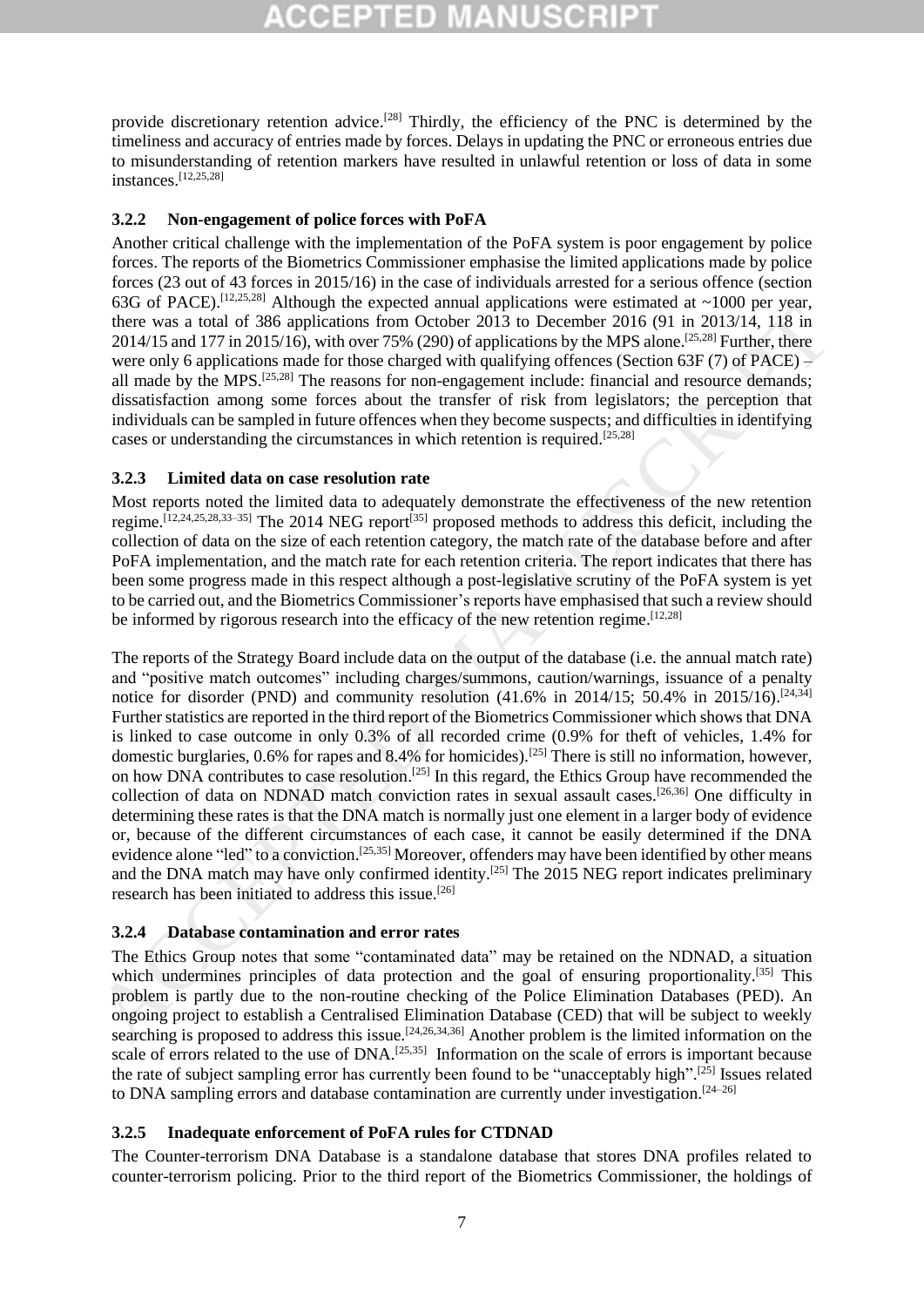the CTDNAD was unknown.[25] Available data now indicates the CTDNAD holds 608 DNA profiles of which 11% (65) are from unconvicted individuals.<sup>[25]</sup> There has been a "governance deficit" in the operation of the CTDNAD; resulting from inadequate enforcement of the PoFA regime.<sup>[12,26,28,35,37]</sup> Hence, a significant data due for deletion may still be retained.<sup>[37]</sup> The difficulties with the operation of the CTDNAD are compounded by expiry problems due to procedural delays in sample transfer from ports (entry points to the country) to the Secure Operations – Forensic Services (formerly known as Counter Terrorism Forensic Services – the unit that operates the CTDNAD).<sup>[37]</sup> Other issues include delays in referral of cases to the Joint Forensic Intelligence Team (the team that makes National Security Determination (NSD) Assessments) and provision of summary assessments and incorrect estimation of expiry dates due to incompatible IT-systems.<sup>[37]</sup> Steps are being taken to minimise the risks associated with these issues and since July 2016 no data has been lost.<sup>[25,37]</sup> Finally, the Biometrics Commissioner notes the "(…) difficulty of obtaining reliable statistical information about the biometric material on the CT databases [including the CTDNAD] that is subject to the requirements of PoFA".[37] This means that some material that requires an NSD application may have been overlooked or data that requires deletion may have been retained.[37]

### **3.2.6 Limited statutory guidance on discretionary retention**

Statutory guidance on retention decisions under section 63G of PACE is considered to be limited.<sup>[12,28]</sup> Further, there is no indication of the extent of disclosure when informing unconvicted individuals on the grounds for data retention. [12,25,28] A consultation to develop core principles and guidelines was carried out in May 2013.<sup>[38]</sup> Detailed processes consistent with the guidance of the NDNAD Strategy Board have now been developed.<sup>[12,25,28]</sup> This considers factors such as the seriousness of the offence, characteristics of the individual, value, proportionality and necessity of retention, and whether the individual has been informed of the retention of data and their right to make representations.<sup>[12,25,28]</sup>

Another issue with discretionary retention is that there is no legal definition or guidelines for the section 63E of PACE concept "the conclusion of the investigation of the offence". [12,25,28] This makes it difficult to determine when an application for extended retention is necessary.[12,28] The substituted procedure of the NFA entry made on the PNC for arrestees is not without problems.<sup>[28]</sup> The discretionary retention procedure is perceived to be complicated and a "bright-line rule" may be preferable because it is easier and cheaper to implement.<sup>[28]</sup> A bright-line rule is when, for example, samples or data of those charged with a qualifying offence are automatically subjected to three years' retention. It is also suggested that the abolition of discretionary retention under section 63G and 63F(7) of PACE may not significantly endanger public security or decrease the efficiency of the NDNAD.<sup>[28]</sup> with heats issues and since July 2016 to a data has been lost that in the been issues. Commissioner and the control of the anti-state and the sincere is the CT data series and the Sometical methanic of the CT data series

Other guidance gaps with discretionary retention are resampling of individuals after data deletion and the PoFA requirement for a causal relationship between sampling arrest and any conviction.[12,33,34] For the former, initial guidance policy permitted resampling by consent when an investigation is reopened. Currently, section 144 of the Anti-Social Behaviour, Crime and Policing Act 2014 (ASBCPA) permits resampling without consent. For the causal relationship requirement, new section 145 of ASBCPA now provides that there is no need for a sampling arrest to lead to charge or conviction before retention, allowing a sample taken in one offence to be used for another offence.

### **3.2.7 Misapplication of CPIA exception**

The Criminal Procedure and Investigation Act 1996 (CPIA) exception permits extended retention of DNA samples for prosecution disclosure purposes.<sup>[12,25,28]</sup> Changes under PoFA considered the CPIA exception for DNA profiles for all offences and DNA samples of individuals involved in a serious offence. A wider application of the CPIA exception for samples was introduced by section 146 of the ASBCPA. This applies to only the relevant offence for which the sample was taken. It is noted that oversight of the CPIA exception is inadequate, and the rule may be misapplied by some forces due to uncertainty of the circumstances requiring its application.<sup>[12,25,28]</sup> A new system introduced in January 2016 requires all "CPIA samples" to be subjected to quarterly review by police forces.[25]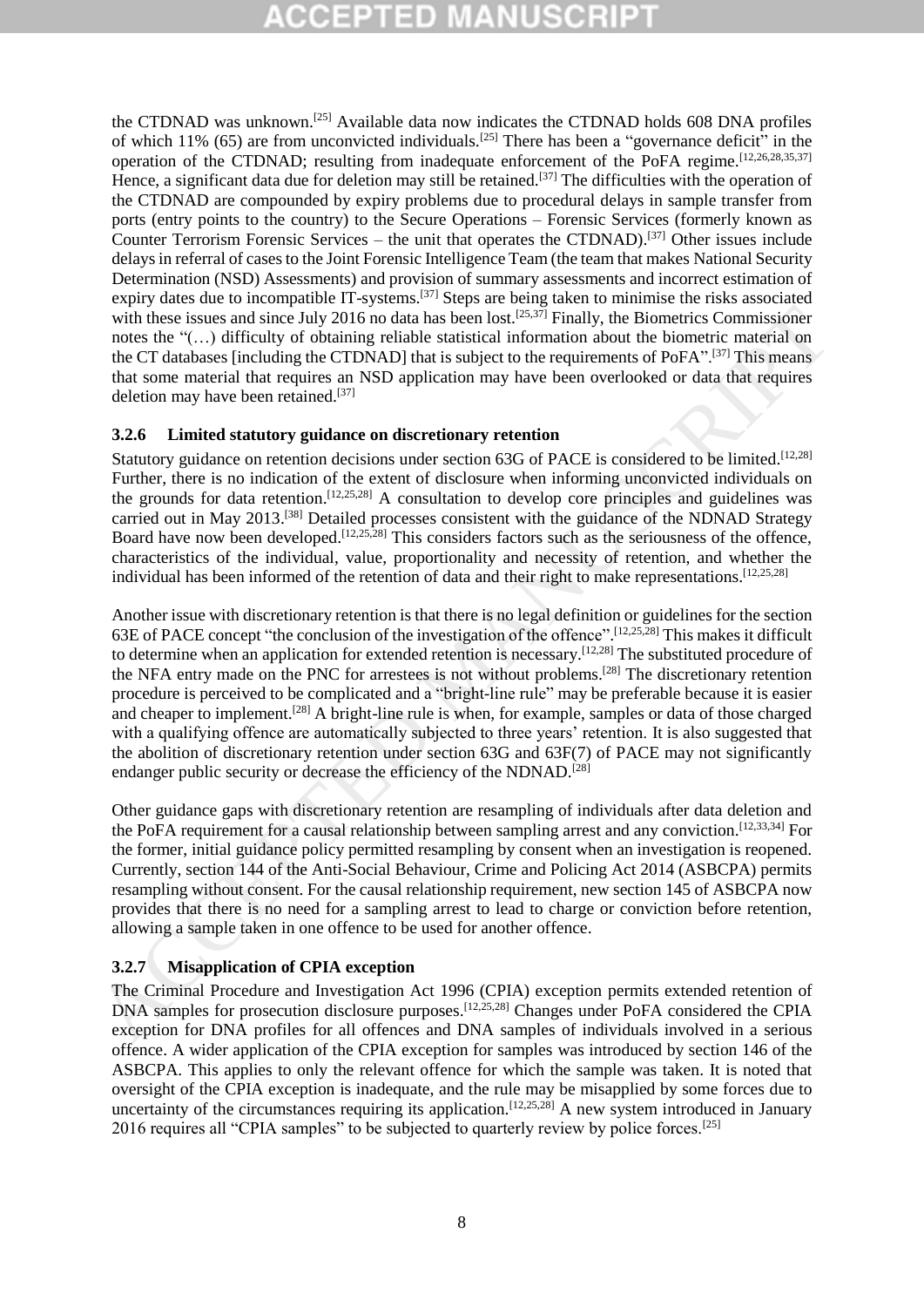### **3.2.8 Inadequate rules for volunteer sampling and samples**

Another challenge with the implementation of PoFA is the lack of adequate rules for volunteer or elimination samples.<sup>[12,26,28,35]</sup> This oversight has resulted in prolonged retention of volunteer DNA samples since they are subjected to indefinite retention – a situation that may discourage individuals from donating samples for use in criminal investigations.<sup>[28]</sup> The third report of the Biometrics Commissioner indicates this issue has been resolved and volunteer samples are now subjected to PoFA rules (since January 2016).<sup>[25]</sup> A second issue with volunteer sampling is the lack of information provided to volunteers on consent forms regarding the grounds for retention of their DNA.<sup>[28]</sup> The Ethics Group "still remains concerned that the consent forms used do not show that the rights of individuals concerned are sufficiently protected".[35] This concern was raised in the first NEG report published on July 21, 2008, prior to the implementation of PoFA. An appropriate consent form was finalised by relevant stakeholders in 2015 and this was introduced in January 2016.[25,26,28,36]

## **3.3 Risks and emerging issues**

## **3.3.1 Public security risk due to non-retention of data**

The complexities of discretionary retention have led to, and will continue to lead to, the potential deletion of some DNA profiles that need to be retained.<sup>[12,25,28]</sup> This problem may negatively impact upon the efficient detection or prevention of crime in the UK. Another matter of concern is legal, technical and resource issues related to data retention of individuals convicted of serious offences outside the UK. The biometric records (including DNA) of thousands of individuals who have convictions from another country have not been subjected to indefinite retention (as permitted by law) and hence data have been deleted or will be deleted from the database, exposing the public to potential security risks.<sup>[12]</sup> Another difficulty is that, though permitted under the law, sampling arrests on the grounds of having a conviction from outside England and Wales may constitute a greater breach of privacy than retention of material already obtained. This legal issue has recently been resolved through the Policing and Crime Act 2017.[25] And the policies and Cine Reaction of PoEA. An appropriate consent form, we are the state of the policies in the state of the policies in the state of the policies in the state of the policies in the complexies in 2015 a

Finally, although the current PoFA system seeks to ensure proportionality between public and private interests, the Biometrics Commissioner notes that:

"Absent indefinite retention of every arrestee's biometrics, there will inevitably be times when crimes will go undetected or un-prevented because material obtained from individuals who have been arrested but not convicted is not retained for an indefinite period." [28]

# **3.3.2 Breach of privacy due to unlawful retention**

Whilst the bulk of data that are required to be deleted from the NDNAD have been deleted, challenges with the PNC, misapplication of the CPIA, oversight, and limited enforcement of rules for the CTDNAD have led to the potential unlawful retention of data from thousands of individuals. [12,25,28,37] These retained data are also subjected to automatic speculative searching the same as lawfully retained samples. Existing guidance to mitigate this privacy risk is the requirement that forces check the lawfulness of any NDNAD matches before acting upon them.[28] However, police forces have adopted a policy of using unlawful matches for intelligence purposes, an emerging issue which the Biometrics Commissioner indicates may potentially breach section 63T of PACE. [28]

# **3.3.3 Contention surrounding future benefits of retention**

An emerging contention arising from the implementation of the PoFA regime is whether the retention of data from innocent individuals under section 63G(2) of PACE will contribute to the prevention or detection of crime in future.[12,25,28] Whilst some forces believe that retention for cases involving domestic violence for example, will be useful in detecting or preventing similar future crimes, the Biometrics Commissioner notes that "there will rarely be compelling reasons to believe that the retention of the material at issue may assist in the prevention or detection of crime".<sup>[12]</sup> The reasons given are that such suspects will readily be identified by the victim or will be obvious suspects and the police will be able to sample them at that time.  $[12]$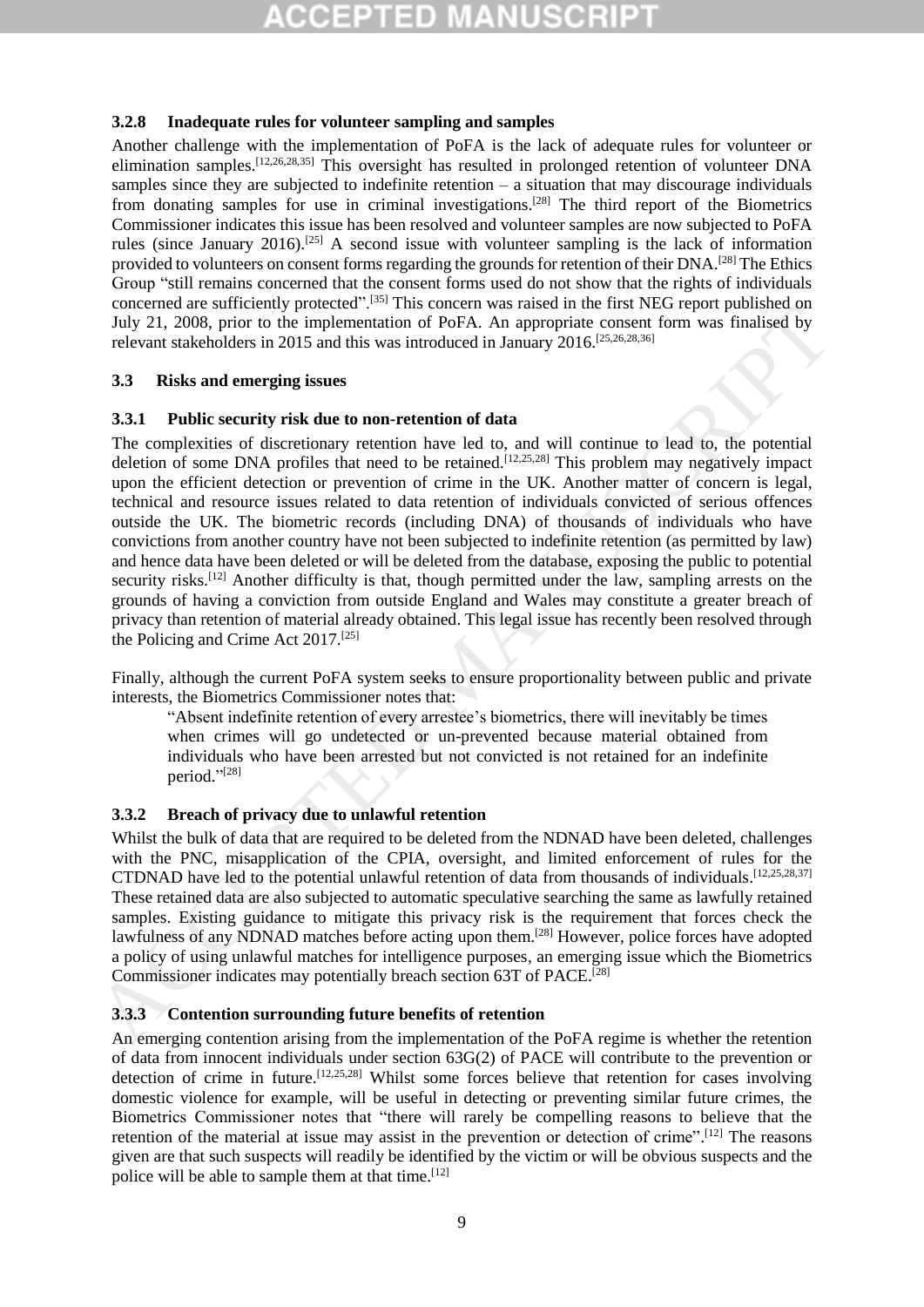# **3.3.4 Need for expansion of qualifying offences**

Section 65A of PACE provides the list of qualifying offences that merit extended biometric data retention for innocent people. The Police and Criminal Evidence Act 1984 (Amendment: Qualifying Offences) Order 2013 expanded this list but excluded the possession of prohibited weapons and the importation of Class A drugs and their possession with intent to supply.<sup>[12,28]</sup> It is indicated that Parliament was to consider a legislative instrument covering those offences and other offences of a similar substance in mid-2016.<sup>[28]</sup> The Commissioner's third report indicates this legal issue is still  $live.<sup>[25]</sup>$ 

# **3.3.5 Retention after a match but without arrest**

Following an NDNAD match, current police policy permits retention of DNA profiles without an arrest. There is no time limit for how long the sample can be retained whilst the match is being investigated. The Biometrics Commissioner has indicated that this policy breaches sections 63D(3), 63E, 63P and 63T(2) of PACE which seems to proscribe the investigation of an offence without an arrest.<sup>[12,28]</sup> An amendment to the law and/or police policy has been suggested to resolve this issue but this is yet to be considered and implemented. $[12,25,28]$ 

# **3.3.6 Complex NSD process**

A National Security Determination (NSD) is made by a Chief Constable in writing to extend retention of data of unconvicted individuals on national security grounds.[12] This NSD expires after two years and can be subjected to two years' renewals afterwards. Individuals whose data are considered for an "NSD retention" are not informed about the existence of an NSD or the reasons for retention.<sup>[12]</sup> The statutory guidance on NSDs is provided by the Secretary of State, in consultation with the Biometrics Commissioner and the Lord Advocate. The role of the Biometrics Commissioner is to review the NSDs and the use of retained material.<sup>[12,25,28]</sup> The NSD process runs on a dedicated IT system but the Biometrics Commissioner has no automatic access to the NSD applications' underlying information, a situation described as time-consuming and labour intensive.  $[12,25,28]$ 25.1.<br>
Tollowing an NDNAD match, current police policy permits retreation of DNA profiles without an arrest.<br>
There is no time limit for how long the sample can be retained whilst the metched bis being investigated.<br>
The

The 2014 report of the Biometrics Commissioner indicates that the current statutory guidance on NSDs could be more useful if illustrative examples that demonstrate when an NSD is appropriate are included. [12] Further, changes introduced by section 146 of the ASBCP should be included in the guidance.<sup>[12,28]</sup> Other specific issues that make the NSD process complicated include sample/data transfer delays; use of IT system that is incompatible with PoFA – a problem which has led to the calculation of wrong expiry dates for some data; NSDs made by officers of insufficient rank in a few cases; and reliability issues with statistical information on the number of individuals whose data are being held on national security issues.<sup>[12,28,37]</sup>

# **3.3.7 Resource needs for compliance checks**

Following the implementation of PoFA, arrangements were made for UKAS to include PoFA compliance checks in its existing annual assessment scheme for Forensic Science Providers (FSPs).<sup>[12,25,28]</sup> This arrangement is yet to be formalized.<sup>[25]</sup> Whilst an assessment by UKAS was considered for police forces, this was perceived to be unnecessary and disproportionate among stakeholders.<sup>[28]</sup> Hence, the Biometrics Commissioner has decided to carry out this duty. About six PoFA compliance checks for police forces had been carried out as at the 2014/15 fiscal year.<sup>[28]</sup> The third report of the Commissioner indicates a transition to an internal PoFA compliance checks by police forces.<sup>[25]</sup> This internal system will be evaluated by the Commissioner to assure PoFA compliance by forces. It is emphasised that additional resources will be needed to carry out PoFA compliance checks effectively.[25,28]

# **3.3.8 Limited statutory guidance for new genetic technologies**

The NEG reports emphasise the need for proper guidance and regulations for the introduction of Y-STR profiling and databasing, and DNA phenotyping or massively parallel sequencing (also known as next generation sequencing (NGS)).<sup>[26,35,36]</sup> A comprehensive ethical impact assessment has been proposed on this issue.<sup>[26,35]</sup> Further, a wide consultation and debate has been recommended to evaluate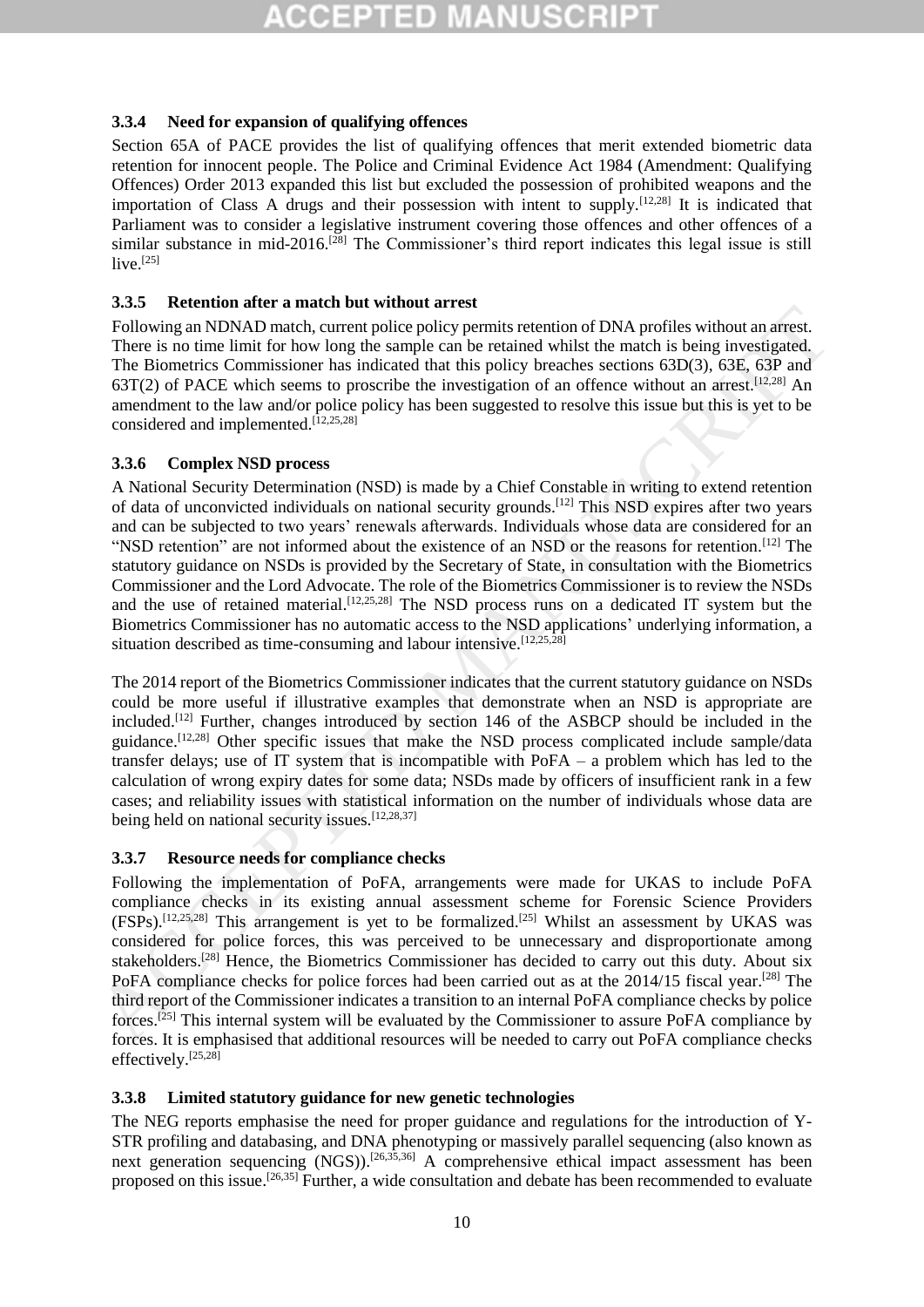the ethical issues associated with these genetic technologies.[26,35,36] Some of the ethical issues include the possibility of searching for genetic links among males using Y-STR profiling and discriminatory genetic investigation against males.[35,36] The NGS technology can facilitate the prediction of the physical characteristics of individuals including eye and hair colour, age, ancestry and geographical area of origin, and health or disease risk.<sup>[26]</sup>

### **4 Discussion**

The aim of this review was to identify the benefits, challenges, risks, and emerging issues associated with the implementation of the PoFA DNA retention regime. The key themes and findings identified from the analysed reports are discussed together under each topic below.

### **4.1 Benefits of PoFA implementation**

Against the backdrop that forensic DNA retention has been subjected to political influence and restrictions by country specific laws, there is need to establish standards to safeguard the privacy of individuals and the safety of the public. This is particularly important with the increasing need for data exchange among different organisations, the increase in cross-border police investigations and the demand for international collaboration in law enforcement.<sup>[39-41]</sup> The new retention regime introduced by PoFA takes consideration of the principles of proportionality and necessity as emphasised in the Marper decision.<sup>[16]</sup> Though some practical benefits have been realised, there are still gaps that need urgent attention.

In 2014, Wallace *et al*<sup>[42]</sup> carried out a global review of DNA database legislation, focussing on human right standards for the effective operation of forensic DNA databases. The review concluded that there is a growing global consensus to exclude non-convicted individual's DNA records from databases. A previous survey by the Metropolitan Police Authority Civil Liberties Panel also showed that eight out of ten Londoners support the deletion of DNA data of non-convicted individuals.[43] This model is perceived to be proportionate or balanced.[44] The PoFA regime appears to be only partially consistent with these views. The DNA records of most non-convicted individuals are excluded from retention. Though data of individuals arrested/charged with serious offences can be retained, "administrative checkpoints" including the independent OBC have been instituted to ensure that their human rights are adequately protected. This policy could enhance public confidence in the operation of the NDNAD.<sup>[44]</sup> The new regime could also improve the level of transparency in DNA retention by keeping innocent individuals fully informed when the police request extended retention. From the denoty-sole of the state of the state is a state of the state of the state of the state of the state of the state of the state of the state of the state of the state of the state of the public. This is particle i

While the PoFA regime would appear to offer a good level of genetic privacy protection for the innocent, the system is in sharp contrast with the health service model of informed consent, which is applied in medical research and the operation of medical biobanks.<sup>[45]</sup> The extended retention of forensic DNA profiles of individuals arrested/charged with a serious offence takes no regard of the informed consent of the individual, their right to withdraw consent and deletion of data. It appears that the State has more power over these arrestee/charged non-convicted individuals, and indirectly this category of individuals seems to be less "innocent" than other non-convicted individuals or volunteers. This raises the question of the proportionality of the PoFA regime. [15,22]

Another concern with the genetic privacy of individuals is that the new retention policy focuses upon the data of the innocent. Although the DNA profiles of some first time convicted minors are subjected to fixed retention, the bulk of convicted individuals are subjected to indefinite retention. There is no consideration of the seriousness of offence and severity of sentence as emphasised by the ECtHR in *W v The Netherlands*<sup>[46]</sup> and characteristic of the Dutch system and many others internationally.<sup>[47]</sup> The PoFA model may be problematic because the stored DNA profile can be used to track biological relatives through familial searching. This means that the family of the individual may be subjected to indefinite bio-surveillance though innocent. Some issues raised are whether individuals have the right to surrender their genetic information to the government along with that of their innocent biological family without their knowledge or informed consent.<sup>[23]</sup> Further, what assurances are required to ensure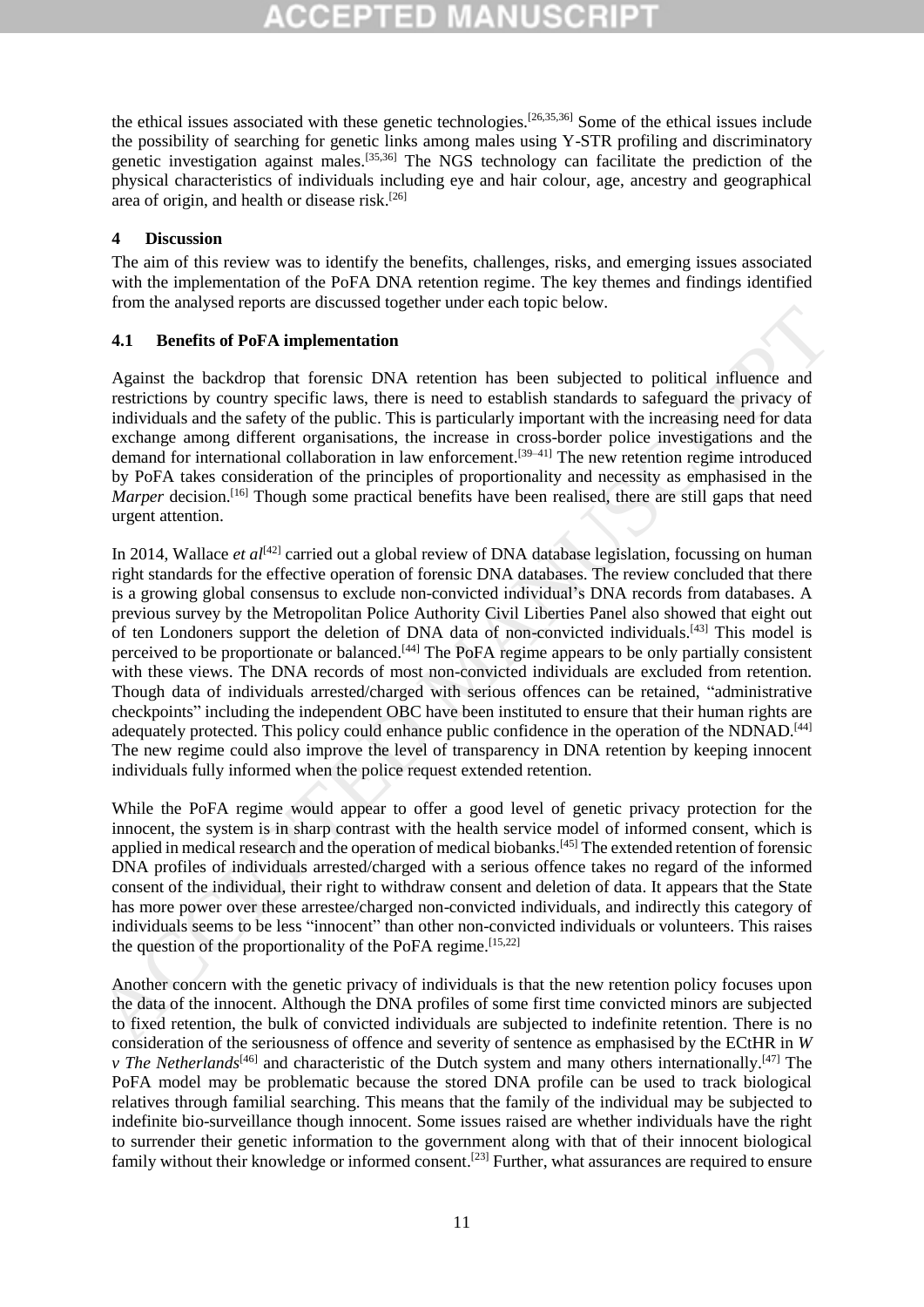that the privacy of biological relatives is adequately protected. These are vital considerations in establishing a proportionate regime.

The review indicates an improvement in the match output of the NDNAD following PoFA implementation (current match rate of 63.3%). This suggests that, potentially, the database may be representative of the active criminal population and, if adequately utilised, could improve crime detection and case resolution. Nevertheless, given that DNA hits do not always lead to case resolution due to changes in legislation, investigative and prosecutorial problems, and witness or suspect issues, [48] the match rate does not demonstrate the efficacy of the database. Database match/hit outcomes such as the resolution of cold crimes, crime deterrence and reduction of crime, the efficiency of investigations (e.g. through DNA intelligence hits) and prosecution, and conviction rates have been recommended in previous studies as adequate measures of database efficacy.[48,49] In April 2014, a new Recorded Crimes Outcomes Framework was introduced which allows the police in England and Wales to count database hit outcomes. The specific outcome measures include the number of charges/summons, cautions, deceased offenders, PNDs issued, cannabis warnings and community resolutions. Although this framework is a step towards a more detailed understanding of database effectiveness, it is limited in scope and the efficacy metrics suggested in previous studies<sup> $[48,49]$ </sup> should be considered.

This review shows that the new retention system has accrued some important secondary benefits including decreased cost of DNA sample storage, improvement of retention compliance checks, and opportunity for case review. In 2006, McCartney[50] reviewed the DNA Expansion Programme and highlighted the high financial cost and resourcing required for the operation of the database, which may be detrimental to resourcing other demands upon police. The requirement to destroy millions of DNA samples under the new regime will therefore potentially create an opportunity for reinvestment in other areas of policing. The introduction of DNA sample retention compliance checks is an important approach to scrutinising police and FSP retention practices. This will help identify gaps between law/policy and practice to enhance the continuous development of effective systems. The periodic assessment will also assure the public how retained DNA material is being used, significantly improving transparency, accountability, public confidence and the assurance of genetic privacy protection. The value of compliance checks requires that the OBC is adequately resourced to cover all forces. (e.g. through DNA intelligence hits) and rose-cution, and conviction rates have been reconneled in<br>the convictor statistics and causar estimates of database efficacy.<sup>56,80</sup> In April 2014, a new Recorded Crimes<br>Outcomes F

While there is provision for criminal case reviews in the UK, this is mainly focused on cases where a miscarriage of justice is suspected and a first appeal has failed. [51] The selection of cases for cold case investigative reviews is also highly dependent on the seriousness of the offence, availability of resources, opportunities to apply new technology and prospects of case progression.[52] These factors inform the prioritisation of cases hence some cases may be overlooked or re-investigation of the cold case may be delayed. The introduction of Biometric Retention Units offers an opportunity for the police to review all cases to identify those that require an extension of biometric data. This means that gaps, shortcomings and opportunities in some cases may be identified early for re-investigation. For example, the BRU of the MPS identified a case where an NFA-ed person should have been prosecuted and convicted based on the available evidence.

#### **4.2 Challenges of the PoFA implementation**

The PoFA retention regime is not problem-free. Firstly, there are critical challenges with the configuration of the Police National Computer that drives the retention and deletion of DNA profiles on the NDNAD. The incompatibility of the PNC undermines the goal of achieving a proportionate DNA data retention system. The implication of the current "compromise" system is that the police can potentially manipulate the system to unlawfully retain or delete data of arrestees.[53] There is a need for thorough audit systems for the technology and PNC processes to identify the scale of potential breaches and resolve technical problems.

Secondly, the success of the current retention system is highly dependent on the cooperation of the police. Poor police engagement puts the public at risk since some crimes (that failed to be prevented) may go undetected. Alternatively, the genetic privacy of some individuals may be breached. In 2008,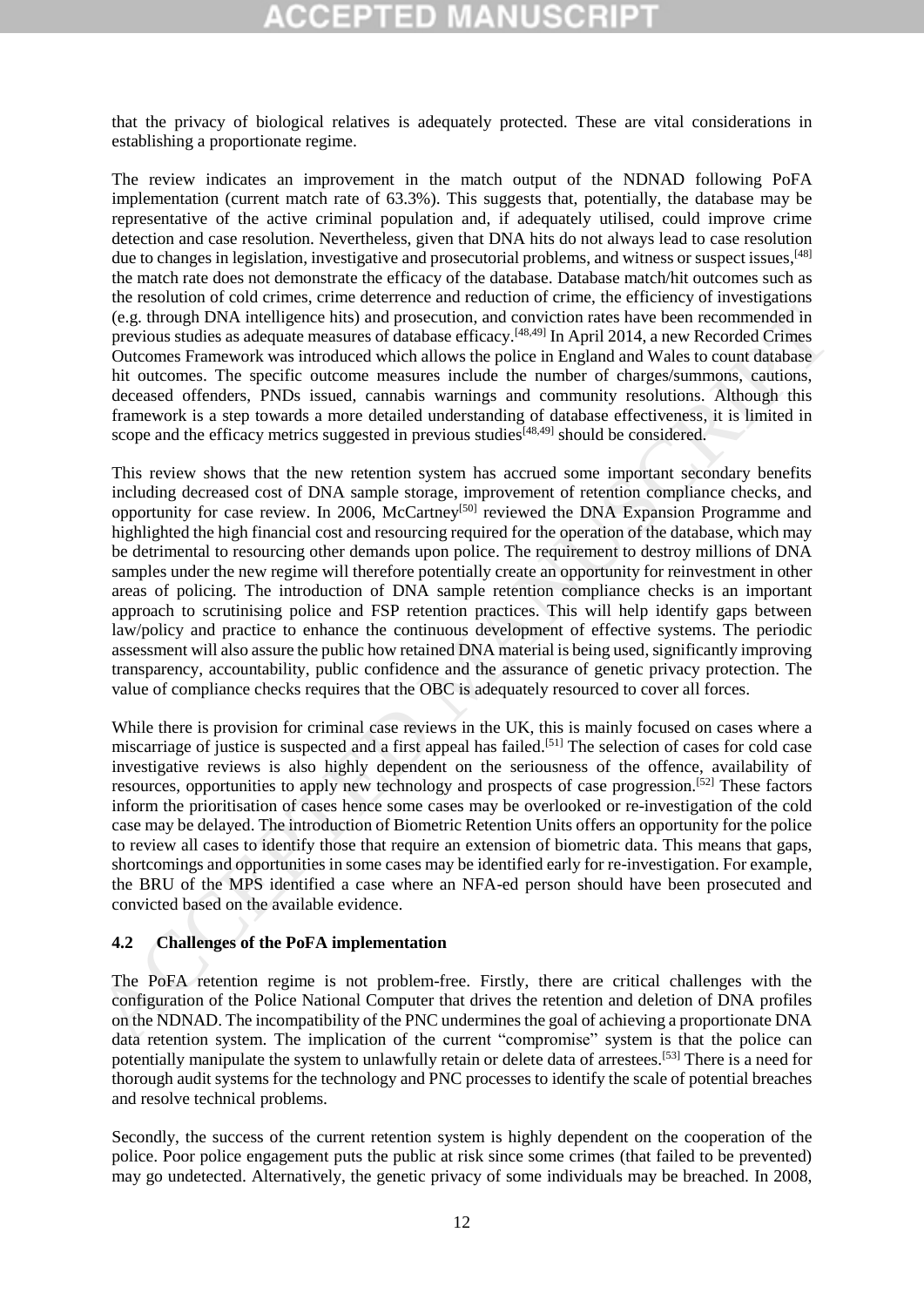Fraser<sup>[54]</sup> reviewed the Scottish retention system, focussing on the temporal retention of DNA data of unconvicted individuals. The review emphasised that an approach to biometric retention that coordinates policies and practices of all relevant stakeholders is crucial to achieving the aims of the law. The current discretionary PoFA system in England and Wales seem to have been developed without taking account of the views of the police or adequate consideration of police investigative or intelligence-gathering practices and principles. This review indicates some police forces are dissatisfied with the transfer of biometric data retention risks from legislators to the police. Also, the new regime places a demand upon police budgets and resources, other policing areas may thus suffer if PoFA is implemented to the letter. Another reason for poor police engagement is potential PoFA awareness or guidance gaps. A thorough appraisal and survey of police perceptions about the current PoFA retention regime are recommended to understand the underlying issues in order to resolve this challenge.

This review indicates a potential challenge with database contamination. Crime scenes can be contaminated by DNA of police officers or crime scene examiners.[55,56] Evidence items may also be contaminated by laboratory analyst's due to improper handling or poor anti-contamination techniques. [55,56] Furthermore, forensic DNA consumables such as cotton swabs may be contaminated by manufacturers as revealed in the famous "Phantom of Heilbronn" case.<sup>[57,58]</sup> These factors, together with record handling errors, interpretation and transcription of data errors, may contribute to database contamination.[24] One effective strategy to overcome database contamination is the establishment of elimination databases, which can be crosschecked to eliminate unwanted DNA data.<sup>[58-61]</sup> Another strategy is routine integrity checks of loaded DNA data.<sup>[34]</sup> The presence of unwanted profiles on the database can mislead the police or delay the resolution of cases.[55] Another crucial consequence is that where a subject profile is matched with wrong arrestee/sampling information, data may be unlawfully retained or deleted under the current PoFA system. Moreover, database contamination can lead to the wrong estimation of database effectiveness output or outcome metrics. The challenge of database contamination is acknowledged in the reports and plans are underway to eradicate contamination and mitigate the risks associated with this issue. regime are recommended to understand the underlying issues in order to resolve this challenge.<br>This review indicates a potential challenge with database containation. Crime seems can be contaminated by DNA of police office

Most of the reports indicate that the governance of the CTDNAD is inadequate. This may be a contributing factor in the emerging issues associated with the complex NSD process. Although the Strategy Board has an oversight function of the CTDNAD, this is mainly focused on the technical, scientific and operational aspects.<sup>[35]</sup> To maintain transparency, accountability and public confidence in the retention and use of individuals' data, the current governance arrangements for the NDNAD should be applied to the CTDNAD. Information about governance, guidance policies, statistics of profiles held on the database per retention category, the primary (and any secondary) use of individual's data and match rate should be in the public domain. This is crucial because unlike the NDNAD, unconvicted individuals are not informed about the grounds for extended retention of their data through the NSD process.

A key characteristic of the current PoFA system is discretionary retention. This policy introduces a level of subjectivity in deciding when retention of some unconvicted individuals is necessary. There could be biases in the number of cases selected or approved for extended retention. This is problematic because specific guidance and legal definitions are lacking. Although some guidance has been developed by the Biometrics Commissioner and the Strategy Board, this has not been subjected to robust public or Parliamentary debate. Another problem is that the discretionary retention policy appears bureaucratic and expensive to implement – potentially delaying police work. As suggested by the Biometrics Commissioner, it may be worth abolishing the discretionary retention policy and introducing a bright-line rule, which could be more cost-efficient. Another important issue with discretionary retention is the non-consensual resampling of individuals after data deletion (as amended by s144 of ASBCPA). The initial policy of resampling by consent may be more ethical than the current rule. The new rule may have adverse psychological impacts or ethical implications for unconvicted individuals. For example, after an individual has been acquitted of an offence (or an investigation/ prosecution halted), the person should note that compulsory resampling is still open – granting more power to the State over its citizens' genetic property. There is a need for public debate and consultation with relevant agencies to consider the ethical impact of this policy.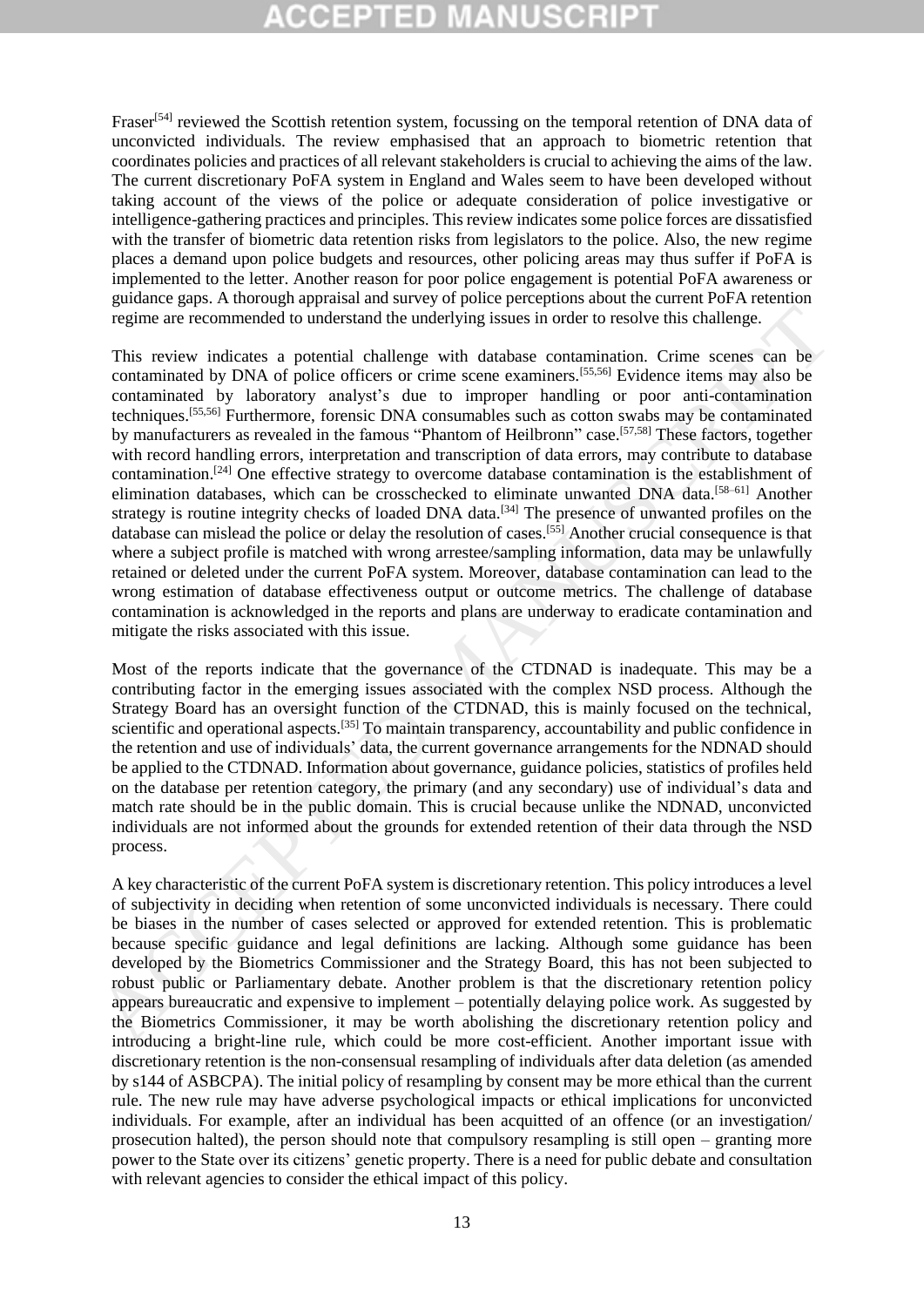The current PoFA regime provides for the destruction of the DNA sample after profiling because of its sensitivity. Under some circumstances, however, the DNA sample of a known individual may be required for prosecution disclosure purposes, which is provided for by the current law (s146 of ASBCPA). The CPIA exception permits the sample to be stored beyond the statutory 6 months' period but it must be destroyed after its purpose has been fulfilled. Sensitive private information such as health and disease risk can be predicted using DNA sequencing technologies.[62,63] This type of analysis requires the original DNA sample and its retention is perceived to be disproportionate and unnecessary in the prevention and detection of crime.<sup>[44,64]</sup> To maintain public confidence in the temporal retention and proper use of DNA samples, there is a need for transparent and accountable oversight. An effective audit system must be established to prevent the misapplication of the CPIA rule by police forces. Access to retained DNA samples should be restricted to vetted officers and sufficient information about governance, the number of samples held and use should be in the public domain.

The final challenge with PoFA implementation is volunteer sampling and samples. Volunteer DNA data plays a crucial role in investigative work. It can be used to detect contamination or eliminate people who are unlikely to be suspected in a case such as victims, relatives or friends. The sensitivity of the DNA sample calls for restrictive access and adequate protections against misuse. Although new policy guidance consistent with PoFA is being developed, there is a need for clear statutory regulations informed by public debate and consultation with stakeholders. This is important because volunteer data can be subjected to the same treatment as arrestees – including speculative and familial searching.

### **4.3 Risks and emerging issues**

Though there is limited information to justify retention of DNA material of unconvicted individuals, it is known that some individuals within this category may be actual offenders or may commit a crime in the future.<sup>[65]</sup> This is also true however, for the entire population who are presumed innocent. Preliminary studies by Pease<sup>[66]</sup> and Tseloni and Pease<sup>[67]</sup> show subsequent re-arrest and conviction among unconvicted individuals. The re-arrest rate is estimated to be at the same rate as that of individuals cautioned or given non-custodial sentences – approximately 52% within 6 years.<sup>[18]</sup> While the reliability of this statistic has been questioned,<sup>[15]</sup> both preliminary studies suggest that discretionary retention of DNA data from unconvicted individuals based on the seriousness of offence or age may diminish crime detection efforts. These conclusions are consistent with the assertion of the Biometrics Commissioner that some crimes may go undetected or fail to be prevented because all arrestee data are not subjected to indefinite retention. These views suggest that the PoFA retention regime may be slightly skewed towards individual privacy rights and there is a need for careful consideration of the competing public interests, especially because extended retention is mainly considered for serious offences. Regarding the ethical issues associated with the re-sampling arrest of individuals with convictions from outside England and Wales, the new Policing and Crime Act  $2017^{[68]}$  permits indefinite retention of material taken from an unrelated arrest. The scope of sampling has also been expanded to include all offences equivalent to a recordable offence under English and Welsh law. These changes are at par with individuals convicted of recordable crimes in England and Wales. It may be safe to assume that the public security risks associated with non-retention of the biometric material of this category of individuals will be mitigated by including their DNA records on the NDNAD. to retirated DNA sumplies should be restricted to better the steal offerience and sufficient information about<br>
the period of Manuscriptian and the steal of the control of the member of samples held and use should be in t

Another important emerging issue is the contention surrounding the future benefits of retention, particularly for domestic violence offences. There is extant research that establishes the heterogeneity of offences committed by individual offenders.<sup>[67,69,70]</sup> Though retention may not be beneficial to a domestic offence investigation involving the same victim, retention may be valuable to other offences such as stranger rape. Indirectly, DNA retention may have a "secondary" deterrence effect on the NFAed arrestee of a domestic offence.

Clearly, the restrictions of PoFA may limit the intelligence gathering efforts of the police. There should be adequate guidance and statutory rules on the use of unlawful matches to avoid the public security concerns and legal challenges encountered previously under the CJPOA regime (See *R v B, Attorney General's Reference No 3 of 1999 [2000] UKHL 71 (UKHL (2000))* and *R v Weir [2000] EWCA Crim*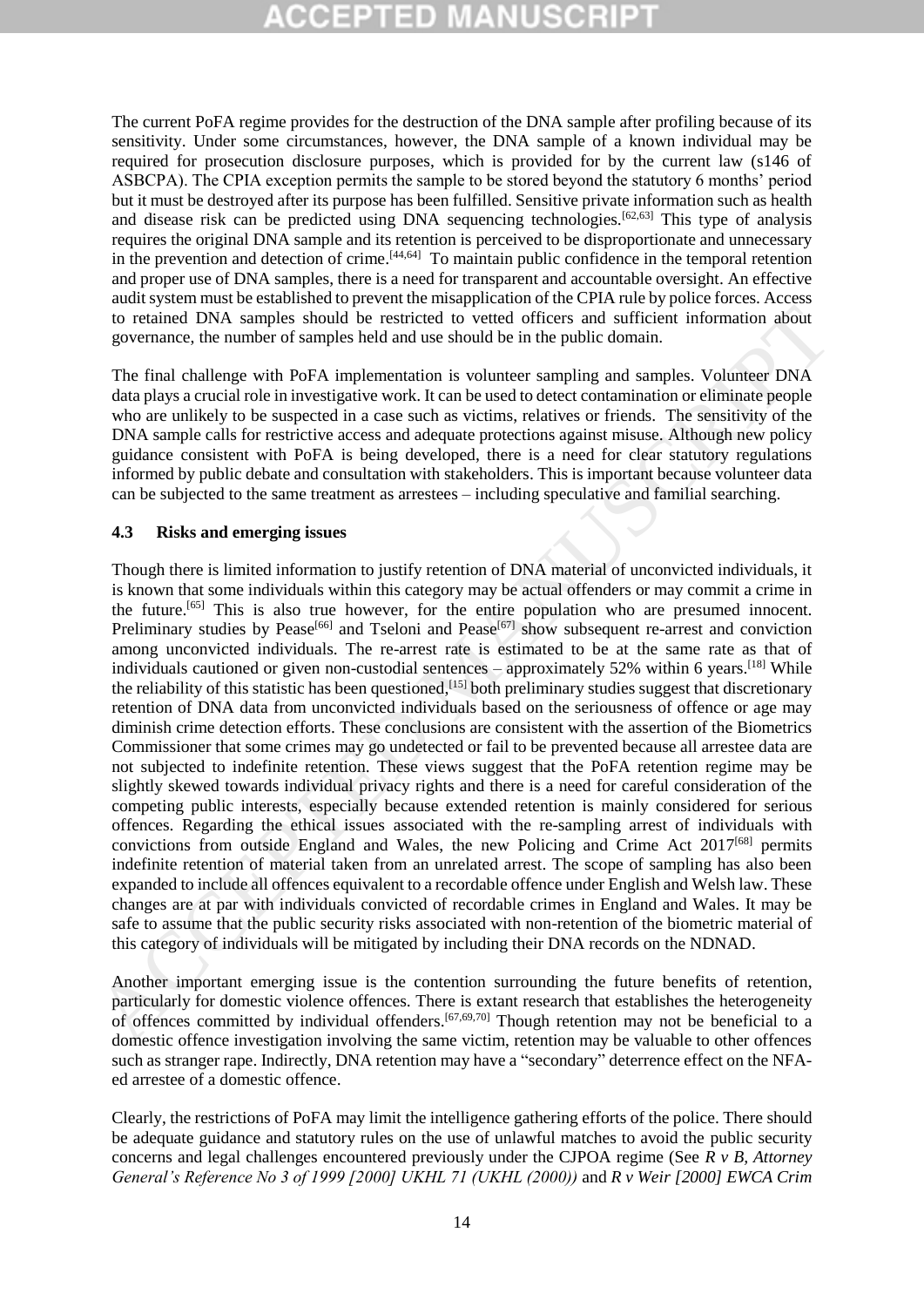*43*). The question remains, if an unlawful match is obtained and the DNA link is the only evidence that can progress a case, should it be acted upon? What should be the procedure under such circumstances? As pointed out by the Biometrics Commissioner, current police practice may be contrary to the law. However, there may be circumstances whereby an unlawful match may be the only investigative lead in an unsolved crime. These factors should be carefully considered in striking the right balance between public and private interests.

In the Government's response to the 2015 annual report of the Biometrics Commissioner, it was indicated that Parliament would consider a legislative instrument expanding the list of qualifying offences by the end of 2016.<sup>[71]</sup> It is not clear what other offences may be considered apart from those suggested by the Commissioner. It appears that the opportunity to expand the list may widen the inclusion criteria and facilitate database expansion. It is highly recommended that the core principles and relevant factors applied by the Commissioner including the relevance of DNA and the potential crime reduction or detection value of retention should be considered. Also in the Government's response, it was stated that new guidance would be issued to resolve the issue of retaining DNA data after a match without arrest.

Finally, the review identified limited statutory regulation for "new" genetic technologies that are not specifically covered by PoFA. It appears that Y-STR profiling and databasing are being applied, though under strict regulation, without a dedicated legislation or comprehensive public consultation and debate. In a review of the legislative framework governing the NDNAD and the Netherlands DNA database, Toom[72] concluded that the "Dutch model" of dedicated legislation to genetic technology implementation offers civil rights advantages over the English and Welsh model of technology implementation to "legislative fixes". This is consistent with recent recommendations by the Forensic Genetics Policy Initiative.<sup>[44]</sup> The inclusion of privacy rules in legislation and from the onset of establishing genetic databases is perceived to be easier than its introduction after establishing the database.<sup>[44]</sup> To avoid the historical legal challenges associated with the NDNAD, the Dutch model should be considered for new genetic technologies.

### **5 Conclusion**

This paper reviewed a total of ten reports of the two independent statutory authorities (NDNAD Strategy Board and the Office of the Biometrics Commissioner) and an independent non-statutory advisory public body (NDNAD Ethics Group) specifically tasked with oversight of the UK National DNA Database. The purpose of the review was to identify the benefits, challenges, risks and emerging issues associated with the implementation of the new DNA retention regime introduced by the Protection of Freedoms Act 2012. The review indicates that the system may have improved the match output of the database, with a current match rate of 63.3%. Compared to previous regimes, it appears the composition of the database under the PoFA regime may be more representative of the active criminal population and the regime may improve the crime-solving capacity of the database. Additionally, the new system has strengthened the genetic privacy protection of UK citizens, particularly the genetic privacy of the innocent. This benefit may improve public confidence in the operation of the database. The implementation challenges identified ranges from the Police National Computer configuration, legal and procedural issues to sufficient understanding of the requirements of PoFA by police forces. The review shows that some "retainable" profiles have been deleted and this may potentially diminish crime detection or reduction and raise public security concerns. Also, some DNA data have been unlawfully retained and the current police practice permits the use of unlawful matches for intelligence purposes. This policy may lead to privacy issues and challenges in court. Although limited in scope, this review advances the literature on the global evolution of forensic DNA database policy. The review shows that the current law in UK could potentially improve the effectiveness of forensic DNA databases whilst complying with human rights law. The challenges identified, however, suggest that there may be a significant gap between the law and implementation. Overall, the review emphasises the need for comparative empirical research to adequately demonstrate the efficacy of forensic DNA databases. Objective research is vital because this review focused on reports of government bodies and there is a possibility of framing or reporting bias. The crucial areas to consider include the perception of stakeholders directly involved in the operation and use of the database, and the impact of different suggested by the Commissioner. It appears that the opportunity to expand the list nany widen the star-<br>inclusion criteria and facilitate database expansion. It is highly recommended that the core principles<br>and relevant f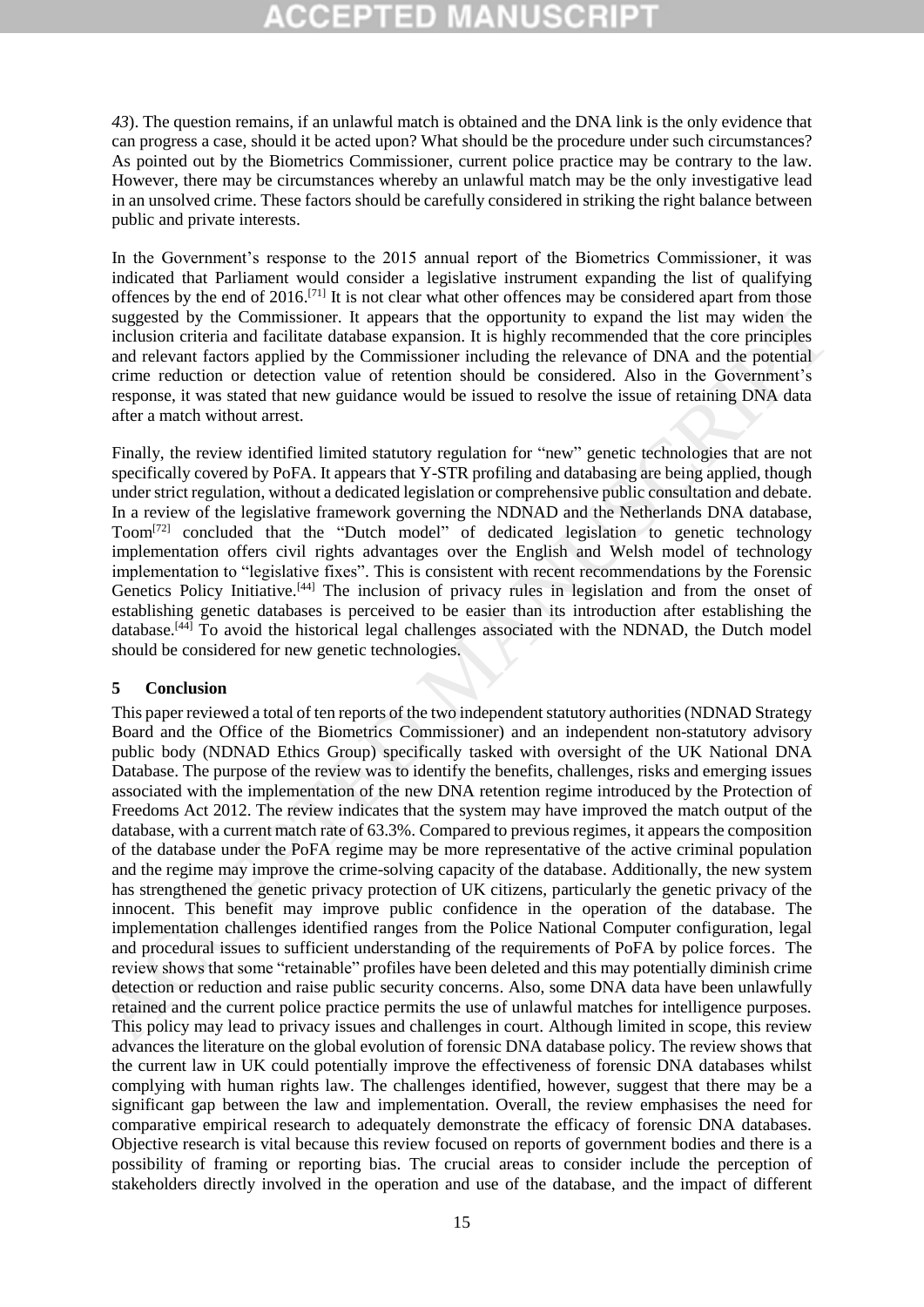retention criteria and retention lengths on the performance of the database. This may help establish adequate public security and human rights standards for the NDNAD and potentially forensic biometric databases worldwide.

### **Conflict of interest**

None declared.

### **Ethical Approval**

This work is part of a doctoral research which has been approved by the Institute's Ethics Committee.

# **Funding**

This work was undertaken as part of the author's PhD in Law at Northumbria University,

Newcastle, UK. The doctoral research is funded by a Northumbria University Research Funding<br>
This work was undertaken as part of the author's PhD in Law at Northumbria University,<br>
Newcastle, UK. The doctoral research is funded by a Northumbria University Research<br>
Studentship.<br>
Accepts the studentship.

Studentship.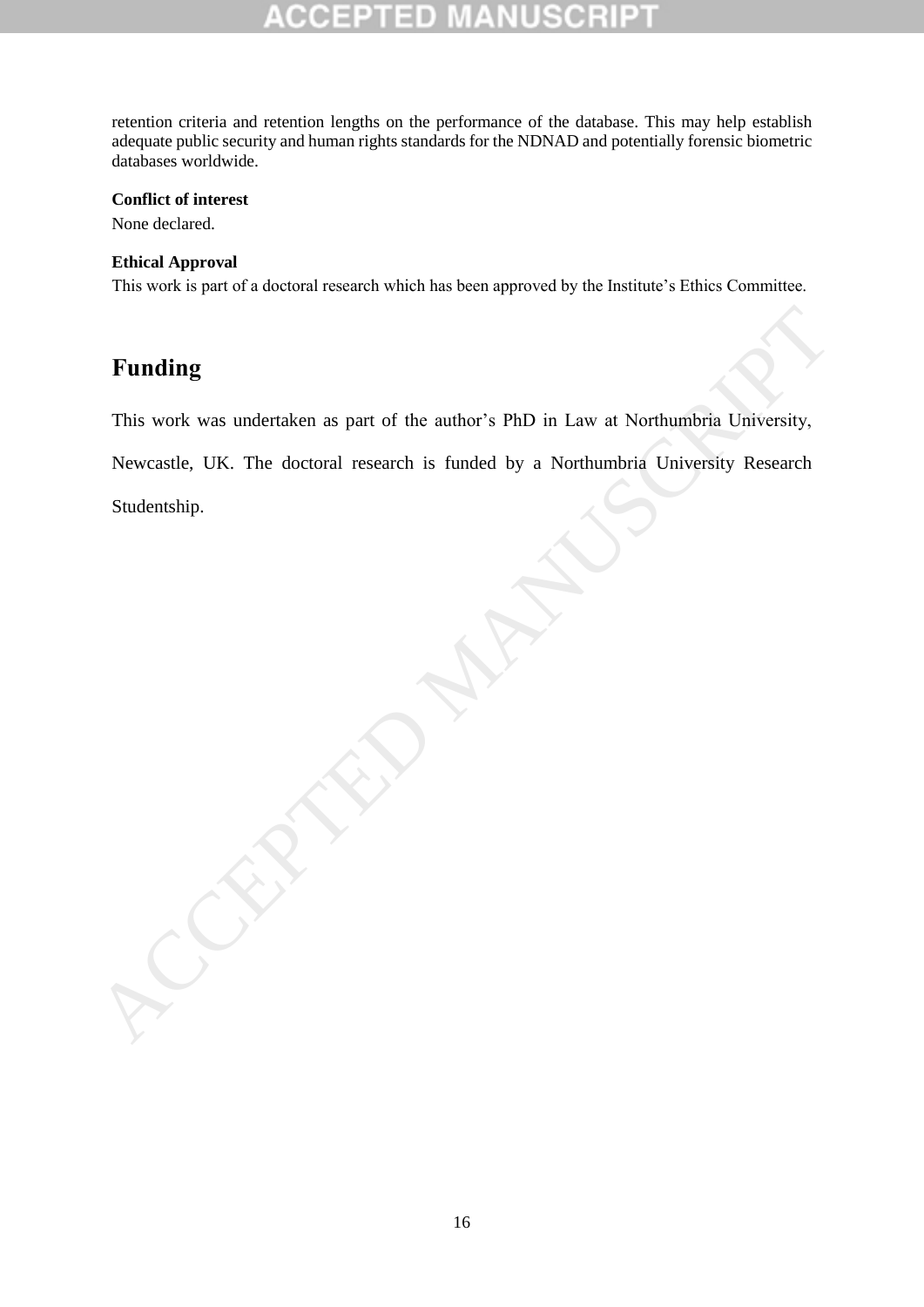# 3 D

### **References**

- 1. Home Office. National DNA Database statistics, Q2 2017 to 2018 [Internet]. GOV.UK 2017 [cited 2017 Oct 30]; Available from: https://www.gov.uk/government/statistics/national-dnadatabase-statistics
- 2. McCartney C. The DNA Expansion Programme and Criminal Investigation. Br J Criminol 2006;46(2):175–92.
- 3. Bramley B. DNA Databases. In: Fraser J, Williams R, editors. Handbook of forensic science. Cullompton: Willan Publishing; 2009. page 309–36.
- 4. Williams R, Johnson P. Circuits of Surveillance. Surveill Soc 2004;2(1):1–14.
- 5. Smith L, Bond J. Criminal Justice and Forensic Science: A Multidisciplinary Introduction. New York: Palgrave Macmillan; 2014.
- 6. Tolfts L, Keay R. Caught by his lust for call-girls; a chance call about cheque fraud led to police capturing Britain's most wanted serial rapist in the bedroom of this hotel in Rugby [Internet]. Free Libr.1999 [cited 2017 Jan 19]; Available from: https://www.thefreelibrary.com/Caught+by+his+lust+for+callgirls%3B+A+CHANCE+CALL+ABOUT+CHEQUE+FRAUD...-a060456713 4. Williams R, Johnson P. Circuits of Surveillance. Surveill Soc 2004;2(1):1-14.<br>
5. Smith L, Bond J. Criminal Justice and Forensic Science: A Multidisciplinary Introduction. New York: Palgrave Macmillan; 2014.<br>
6. Triffs
	- 7. Williams R, Johnson P. Inclusiveness, Effectiveness and Intrusiveness: Issues in the Developing Uses of DNA Profiling in Support of Criminal Investigations. J Law Med Ethics 2005;33(3):545– 58.
	- 8. Gershaw CJ, Schweighardt AJ, Rourke LC, Wallace MM. Forensic utilization of familial searches in DNA databases. Forensic Sci Int Genet 2011;5(1):16–20.
	- 9. Butler J. Advanced topics in forensic DNA typing: methodology. London: Elsevier; 2012.
	- 10. Criminal Justice and Public Order Act [Internet]. 1994 [cited 2016 Oct 9]. Available from: http://www.legislation.gov.uk/ukpga/1994/33/contents
	- 11. R v Weir [Internet]. 2000 [cited 2016 Oct 9]. Available from: http://www.bailii.org/ew/cases/EWCA/Crim/2000/43.html
	- 12. MacGregor A. Annual report 2014: Commissioner for the Retention and Use of Biometric Material [Internet]. Office of the Biometrics Commissioner, UK; 2014 [cited 2016 Oct 11]. Available from: https://www.gov.uk/government/publications/biometrics-commissioner-annualreport-2013-2014
	- 13. McCartney C. Forensic DNA Sampling and the England and Wales National DNA Database: A Sceptical Approach. Crit Criminol 2004;12(2):157–78.
	- 14. Simoncelli T, Wallace H. Spiralling Out of Control. Index Censorsh 2005;34(3):55–60.
	- 15. McCartney C. Of Weighty Reasons and Indiscriminate Blankets: The Retention of DNA for Forensic Purposes. Howard J Crim Justice 2012;51(3):245–60.
	- 16. S and Marper v The United Kingdom [Internet]. 2008 [cited 2016 Mar 11]. Available from: http://www.bailii.org/eu/cases/ECHR/2008/1581.html
	- 17. Crime and Security Act [Internet]. 2010 [cited 2016 May 1]. Available from: http://www.legislation.gov.uk/ukpga/2010/17/pdfs/ukpga\_20100017\_en.pdf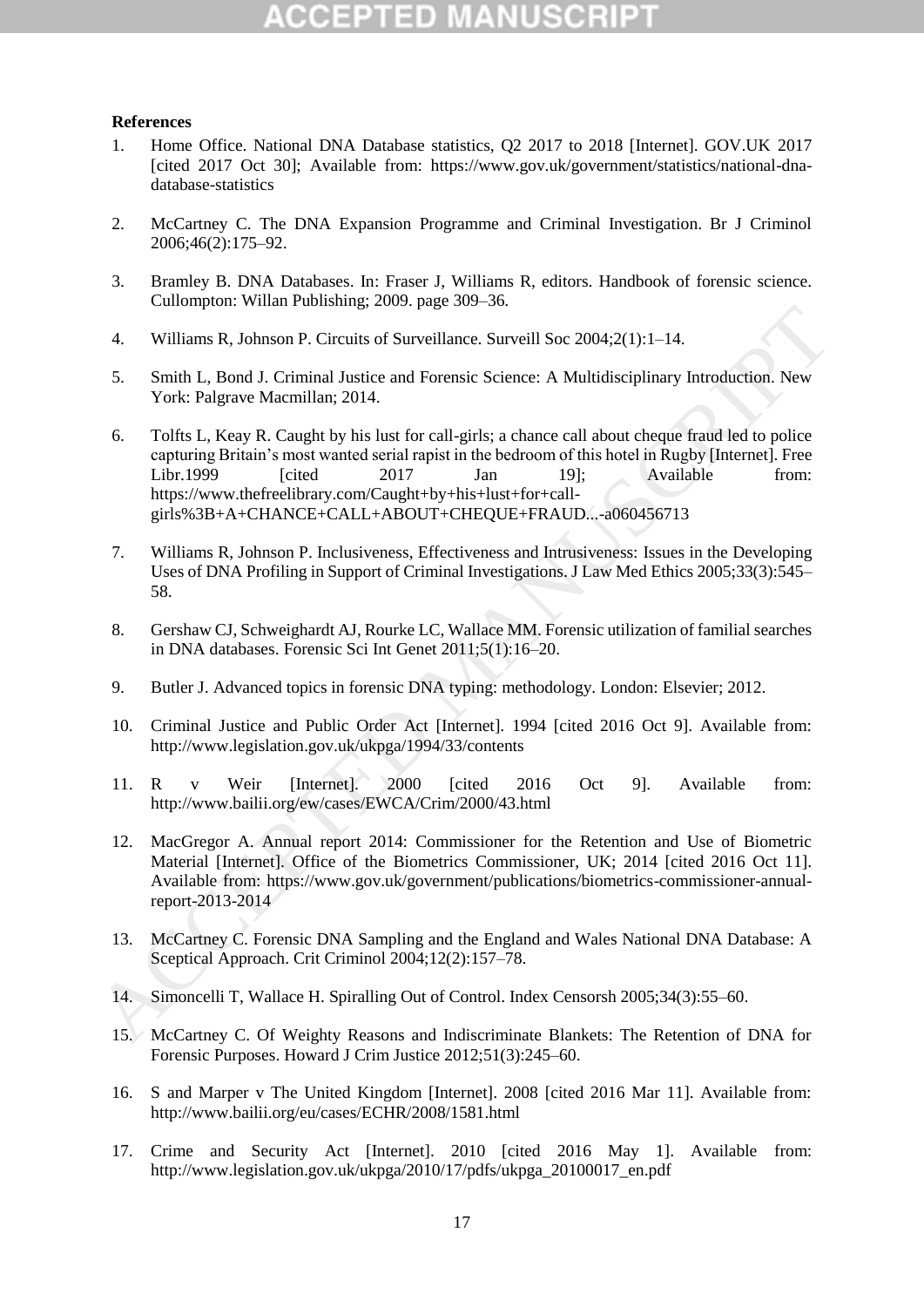# $\Box$  D

- 18. Home Office. Keeping the right people on the DNA database: Science and Public Protection. London: Home Office; 2009.
- 19. Home Office. Protection of Freedoms Act 2012: how DNA and fingerprint evidence is protected in law [Internet]. GOV.UK2013 [cited 2016 Oct 8]; Available from: https://www.gov.uk/government/publications/protection-of-freedoms-act-2012-dna-andfingerprint-provisions/protection-of-freedoms-act-2012-how-dna-and-fingerprint-evidence-isprotected-in-law
- 20. Protection of Freedoms Act [Internet]. 2012 [cited 2016 Oct 8]. Available from: http://www.legislation.gov.uk/ukpga/2012/9/contents/enacted
- 21. Home Office, Brokenshire J. Protection of Freedoms Act implementation and National DNA Database annual report 2012 to 2013 [Internet]. GOV.UK2013 [cited 2016 Mar 11]; Available from: https://www.gov.uk/government/speeches/protection-of-freedoms-act-implementationand-national-dna-database-annual-report-2012-to-2013
- 22. Blakemore B, Blake C. Can the National DNA Database be Effective and Comply with Human Rights Legislation? Police J 2012;85(3):191–202.
- 23. Lee J. The presence and future of the use of DNA-Information and the protection of genetic informational privacy: A comparative perspective. Int J Law Crime Justice 2016;44:212–29.
- 24. National DNA Database Strategy Board. National DNA Database: annual report, 2015 to 2016 [Internet]. National DNA Database Strategy Board, UK; 2017 [cited 2017 Feb 27]. Available from: https://www.gov.uk/government/publications/national-dna-database-annual-report-2015 to-2016
- 25. Wiles P. Annual Report 2016: Commissioner for the Retention and Use of Biometric Material [Internet]. Office of the Biometrics Commissioner, UK; 2017. Available from: https://www.gov.uk/government/uploads/system/uploads/attachment\_data/file/644755/CCS207\_ CCS0917991760-1\_Biometrics\_Commissioner\_ARA\_Accessible.pdf
- 26. National DNA Database Ethics Group. Annual report of the Ethics Group: National DNA Database 2015 [Internet]. UK: National DNA Database Ethics Group; 2016 [cited 2017 Feb 16]. Available from: https://www.gov.uk/government/publications/national-dna-database-ethicsgroup-annual-report-2015 http://www.legishalion.gov.uk/ukpga/2012/9/contents/entacted<br>
21. Home Office, Botkenshite J. Protection of Fredeoms Act implementation and National DNA<br>
Database annual report 2012 to 2013 [Internet], GOV.UK2013 [cied 201
	- 27. Home Office. Biometrics and Forensics Ethics Group Terms of Reference, Code of Practice & Working Protocol [Internet]. 2017 [cited 2017 Oct 26]; Available from: https://www.gov.uk/government/uploads/system/uploads/attachment\_data/file/636963/BFEG\_-Terms of Reference Code of Practice and Working Protocol - 4 April 2017.pdf
	- 28. MacGregor A. Annual report 2015: Commissioner for the Retention and Use of Biometric Material [Internet]. Office of the Biometrics Commissioner, UK; 2016 [cited 2016 Oct 11]. Available from: https://www.gov.uk/government/publications/biometrics-commissioner-annualreport-2014-to-2015
	- 29. Nicholson E, Murphy T, Larkin P, Normand C, Guerin S. Protocol for a thematic synthesis to identify key themes and messages from a palliative care research network. BMC Res Notes 2016;9.
	- 30. Ryan G, Bernard H. Techniques to Identify Themes. Field Methods 2003;15:85–109.
	- 31. Braun V, Clarke V. Using thematic analysis in psychology. Qual Res Psychol 2006;3(2):77–101.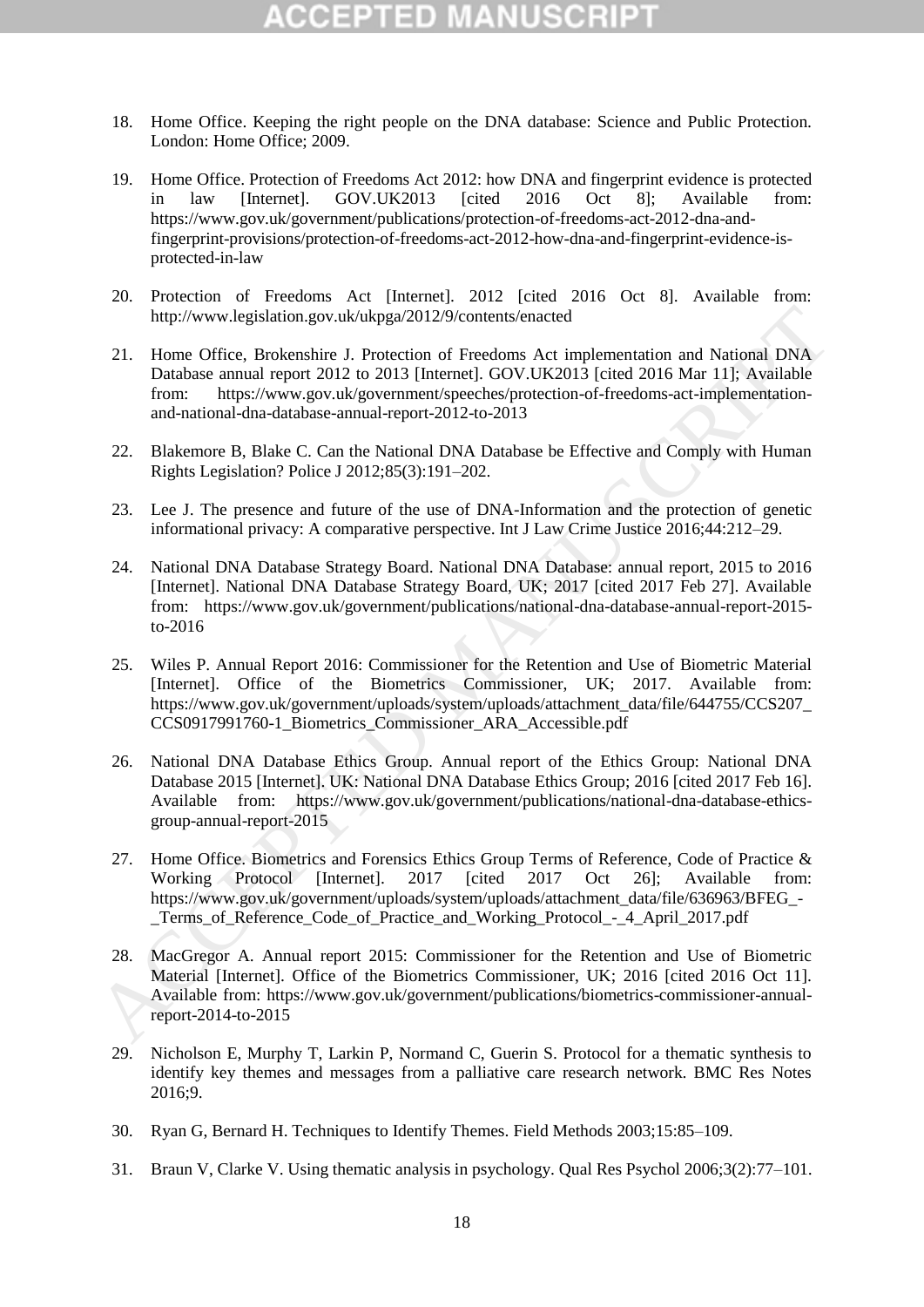- 32. Javadi M, Zarea K. Understanding Thematic Analysis and its Pitfall. J Client Care 2016;1(1):33– 9.
- 33. National DNA Database Strategy Board. National DNA Database: annual report, 2013 to 2014 [Internet]. National DNA Database Strategy Board, UK; 2014 [cited 2017 Feb 16]. Available from: https://www.gov.uk/government/publications/national-dna-database-annual-report-2013 to-2014
- 34. National DNA Database Strategy Board. National DNA Database: annual report, 2014 to 2015 [Internet]. National DNA Database Strategy Board, UK; 2015 [cited 2016 Mar 11]. Available from: https://www.gov.uk/government/publications/national-dna-database-annual-report-2014 to-2015
- 35. National DNA Database Ethics Group. Annual report of the Ethics Group: National DNA Database 2014 [Internet]. UK: National DNA Database Ethics Group; 2015 [cited 2017 Feb 16]. Available from: https://www.gov.uk/government/publications/ndnad-ethics-group-7th-annualreport-2015
- 36. National DNA Database Ethics Group. Annual report of the Ethics Group: National DNA Database 2016 [Internet]. UK: National DNA Database Ethics Group; 2017 [cited 2017 Nov 7]. Available from: the state of the state of the state of the state of the state of the state of the state of the state of the state of the state of the state of the state of the state of the state of the state of the state o https://www.gov.uk/government/uploads/system/uploads/attachment\_data/file/655881/Annex\_C \_EG\_Annual\_Report\_2016.pdf From: https://www.gov.uk/government/publications/national-dna-database-annual-report-2014<br>
35. National DNA Database Ethics Group. Annual report of the Ethics Group: National DNA<br>
2015 National DNA Database Ethics Group. A
	- 37. MacGregor A. Further report by the Biometrics Commissioner on issues raised in his 2015 annual report [Internet]. Office of the Biometrics Commissioner, UK; 2016 [cited 2017 Feb 16]. Available from: https://www.gov.uk/government/publications/biometrics-commissionersannual-report-2015-further-report
	- 38. Biometrics Commissioner. Consultation Paper on Applications to the Biometrics Commissioner under s.63G PACE Summary of Responses [Internet]. UK: Office of the Biometrics Commissioner: 2013 [cited 2017 Oct 31]. Available from: https://www.gov.uk/government/uploads/system/uploads/attachment\_data/file/261625/PACE\_re sponses.pdf
	- 39. McCartney C, Wilson TJ, Williams R. Transnational Exchange of Forensic DNA: Viability, Legitimacy, and Acceptability. Eur J Crim Policy Res 2011;17(4):305–22.
	- 40. McCartney C. Forensic data exchange: ensuring integrity. Aust J Forensic Sci 2014;47(1):36–48.
	- 41. Sallavaci O. Cross border exchange of forensic DNA and human rights protection. Forensic Sci Int Genet Suppl Ser 2015;5:e86–8.
	- 42. Wallace H, Jackson AR, Gruber J, Thibedeau AD. Forensic DNA databases–Ethical and legal standards: A global review. Egypt J Forensic Sci 2014;4(3):57–63.
	- 43. MPA Civil Liberties Panel. Protecting the innocent: The London experience of DNA and the National DNA Database [Internet]. London: Metropolitan Police Authority; 2011 [cited 2017 Mar 29]. Available from: http://policeauthority.org/metropolitan/downloads/scrutinites/dna.pdf
	- 44. FGPI. Establishing best practice for forensic DNA databases [Internet]. Forensic Genetics Policy Initiative; 2017 [cited 2017 Oct 3]. Available from: http://dnapolicyinitiative.org/wpcontent/uploads/2017/08/BestPractice-Report-plus-cover-final.pdf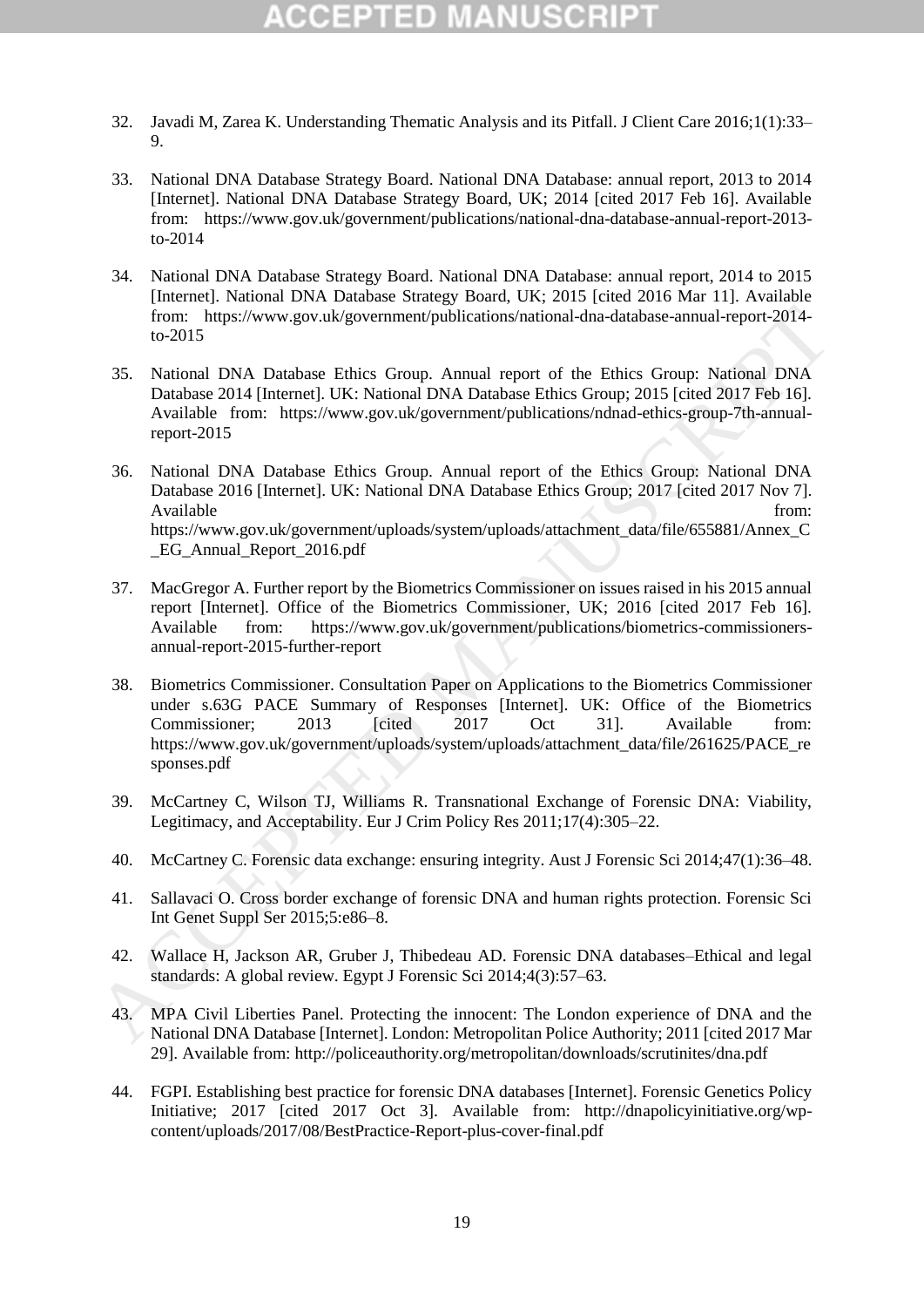- 45. Levitt M. Forensic databases: benefits and ethical and social costs. Br Med Bull 2007;83(1):235– 48.
- 46. W v The Netherlands [2009] (ECHR). Application No. 20689/08
- 47. Vervaele JAE, Graaf FCW de, Tielemans N. The Dutch Focus on DNA in the Criminal Justice System: Net-widening of Judicial Data. Rev Int Droit Pénal 2013;Vol. 83(3):459–80.
- 48. Bieber FR. Turning Base Hits into Earned Runs: Improving the Effectiveness of Forensic DNA Data Bank Programs. J Law Med Ethics 2006;34(2):222–33.
- 49. Gabriel M, Boland C, Holt C. Beyond the cold hit: measuring the impact of the national DNA data bank on public safety at the city and county level. J Law Med Ethics 2010;38(2):396–411.
- 50. McCartney C. Forensic Identification and Criminal Justice: Forensic science, justice and risk. Cullompton: Willan Publishing; 2006.
- 51. CCRC. Who we are [Internet]. Crim. Cases Rev. Comm. [cited 2017 Mar 14];Available from: http://www.ccrc.gov.uk/about-us/who-we-are/
- 52. Fraser J. Cold-Case Review: UK Experience. In: Encyclopedia of Forensic and Legal Medicine (Second Edition). Oxford: Elsevier; 2016. page 576–80.
- 53. Martin A. Cops hacked the Police National Computer to unlawfully retain suspects' biometric data [Internet]. The Register2016 [cited 2017 Mar 14]; Available from: https://www.theregister.co.uk/2016/03/14/cops\_hack\_police\_national\_computer\_unlawfully\_ret ain\_biometric\_data/
- 54. Fraser J, Scottish Government (Funder). Acquisition and retention of DNA and fingerprint data in Scotland [Internet]. University of Strathclyde; 2009 [cited 2016 Oct 11]. Available from: http://strathprints.strath.ac.uk/18671/
- 55. Forensic Science Regulator. DNA contamination detection -The management and use of staff elimination DNA databases [Internet]. Birmingham: Forensic Science Regulator; 2014 [cited 2017 Aug 31]. Available from: https://www.gov.uk/government/uploads/system/uploads/attachment\_data/file/355995/DNAcont aminationDetection.pdf 49. Gabriel M, Boland C, Holl C. Beyond the cold bit: measuring the impact of the national DNA<br>data bank on public safety at the city and county level. J.Law Med Ethics 2010;38(2):396-411.<br>
50. McCartrey C. Forcestic decr
	- 56. Forensic Science Regulator. The Control and Avoidance of Contamination in Crime Scene Examination involving DNA Evidence Recovery [Internet]. UK: Forensic Science Regulator; 2016. Available from: https://www.gov.uk/government/uploads/system/uploads/attachment\_data/file/536827/FSRanti-contamination.pdf
	- 57. Neuhuber F, Dunkelmann B, Höckner G, Kiesslich J, Klausriegler E, Radacher M. Female criminals—It's not always the offender! Forensic Sci Int Genet Suppl Ser 2009;2(1):145–6.
	- 58. Lapointe M, Rogic A, Bourgoin S, Jolicoeur C, Séguin D. Leading-edge forensic DNA analyses and the necessity of including crime scene investigators, police officers and technicians in a DNA elimination database. Forensic Sci Int Genet 2015;19:50–5.
	- 59. Pickrahn I, Kreindl G, Müller E, Dunkelmann B, Zahrer W, Cemper-Kiesslich J, et al. Contamination when collecting trace evidence—An issue more relevant than ever? Forensic Sci Int Genet Suppl Ser 2015;5:e603–4.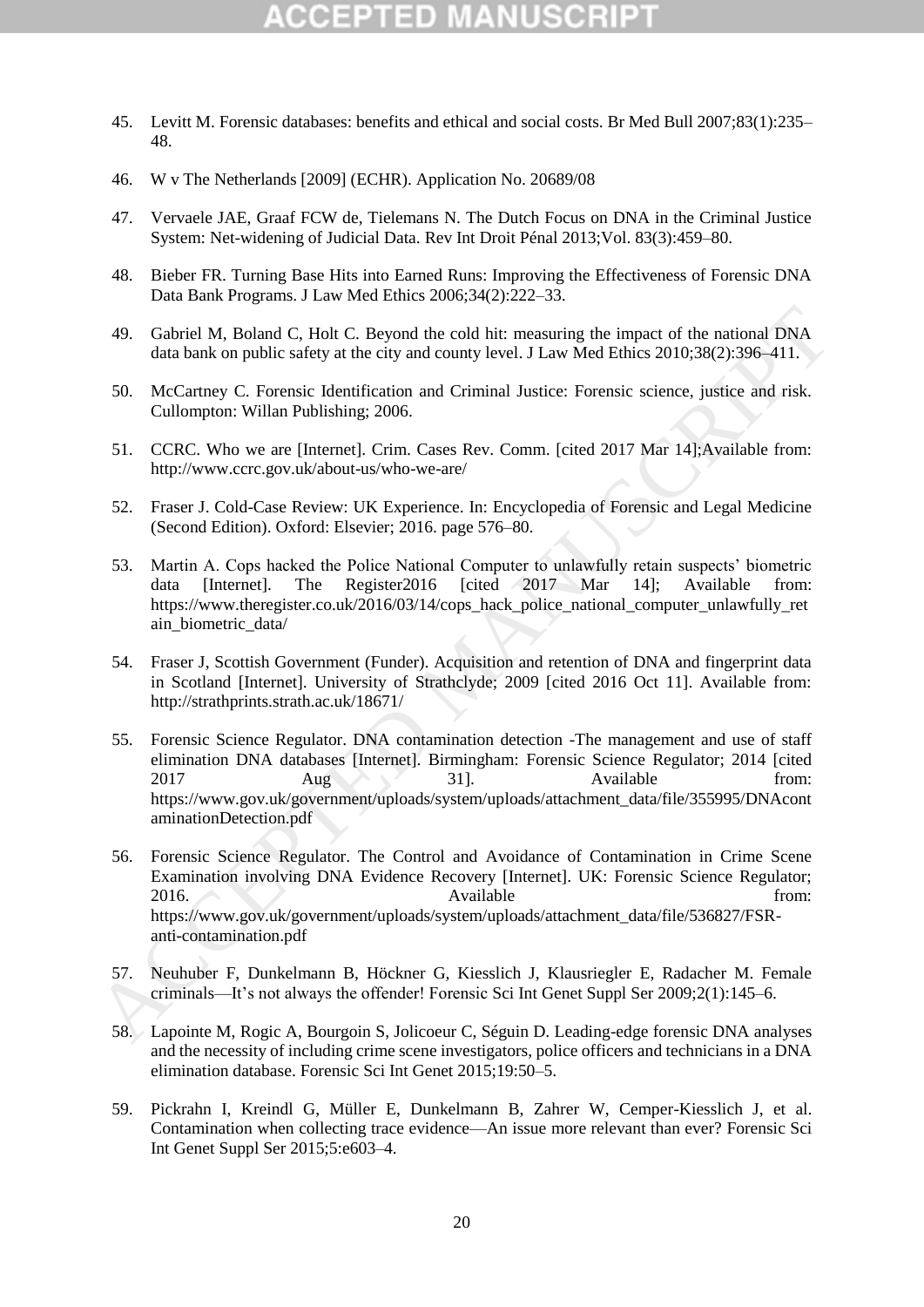- 60. Sullivan K, Johnson P, Rowlands D, Allen H. New Developments and Challenges in the Use of the UK DNA Database: Addressing the Issue of Contaminated Consumables. Mediterr Acad Forensic Sci 1st Workshop 2004;146, Supplement:S175–6.
- 61. Fonneløp AE, Johannessen H, Egeland T, Gill P. Contamination during criminal investigation: Detecting police contamination and secondary DNA transfer from evidence bags. Forensic Sci Int Genet 2016;23:121–9.
- 62. Lehrach H. DNA sequencing methods in human genetics and disease research. F1000Prime Rep 2013;5(34).
- 63. Børsting C, Morling N. Next generation sequencing and its applications in forensic genetics. Forensic Sci Int Genet 2015;18(Supplement C):78–89.
- 64. Krimsky S, Simoncelli T. Genetic Justice: DNA Data Banks, Criminal Investigations, and Civil Liberties. New York: Columbia University Press; 2011.
- 65. Wallace H. The UK National DNA Database: Balancing crime detection, human rights and privacy. EMBO Rep 2006;7(Spec No):S26–30.
- 66. Pease K. DNA retention after S and Marper. In: Keeping the right people on the DNA database: Science and Public Protection. London: Home Office; 2009.
- 67. Tseloni A, Pease K. DNA Retention after Arrest: Balancing Privacy Interests and Public Protection. Eur J Criminol 2011;8:32–47.
- 68. Policing and Crime Act [Internet]. 2017 [cited 2017 Mar 17]. Available from: http://www.legislation.gov.uk/ukpga/2017/3/contents/enacted
- 69. Leary D, Pease K. DNA and the Active Criminal Population. Crime Prev Community Saf 2003;5(1):7–12.
- 70. Townsley M, Smith C, Pease K. Using DNA to catch offenders quicker: serious detections arising from criminal justice samples. Genomics Soc Policy 2006;2(1):28–40.
- 71. Lewis B. Response to the Biometrics Commissioner's annual report 2015 [Internet]. 2016 [cited 2017 Mar 16]; Available from: https://www.gov.uk/government/publications/response-to-thebiometrics-commissioners-annual-report-2015 63. Børsting C, Morling N. Next generation sequencing and its applications in forensic genetics.<br>Forensic Sci Int Genet 2015:18(Supplement C):78-89.<br>64. Kimnist Investigations, and Civil Liberties. New York: Columbia Univ
	- 72. Toom V. Forensic DNA databases in England and the Netherlands: governance, structure and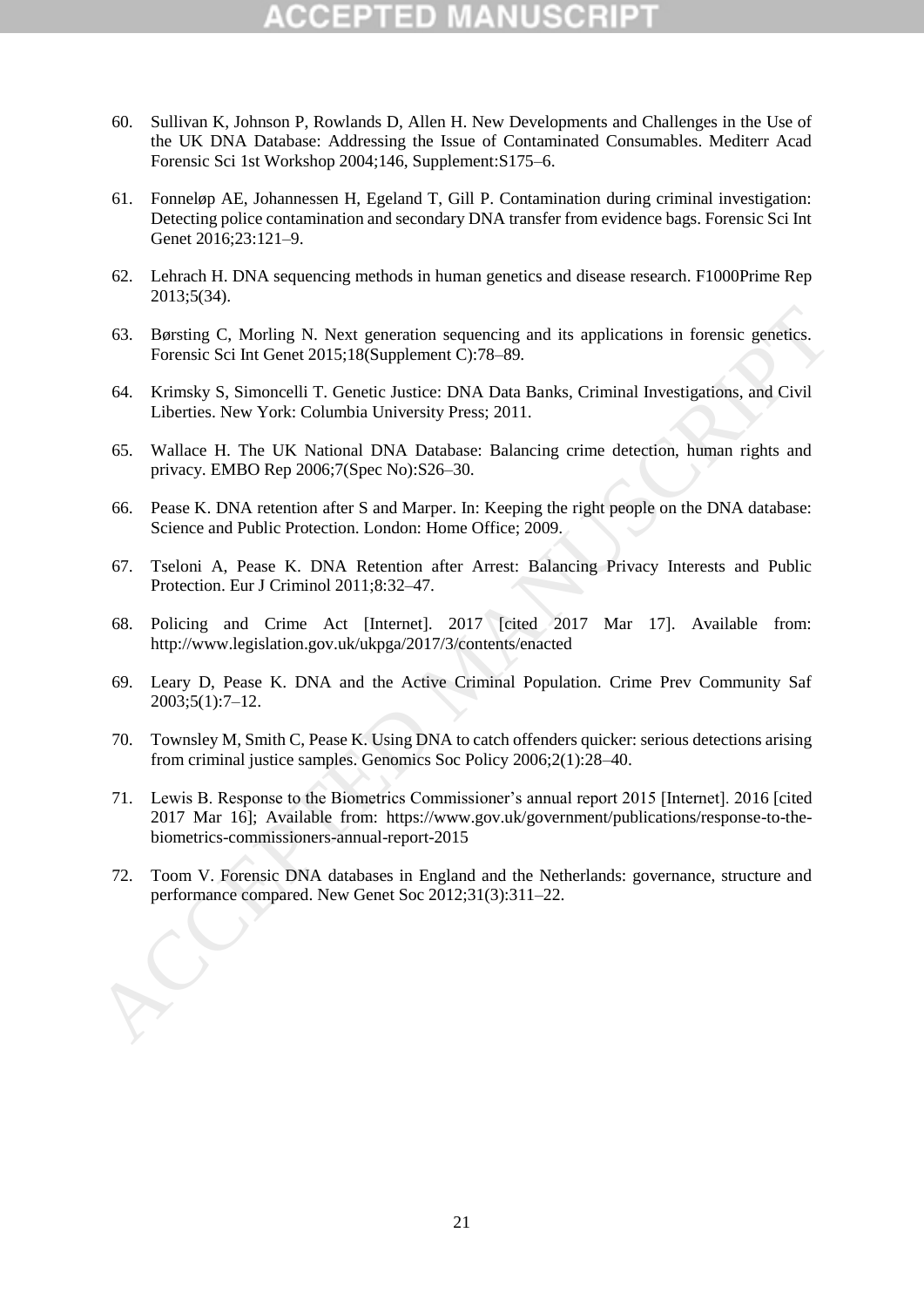| <b>Retention category</b> |                           | <b>Criminal</b><br><b>Justice</b><br>and<br>Order<br><b>Public</b><br><b>Act 1994</b><br>(Restrictive<br>regime) | <b>Criminal Justice</b><br>and Police Act<br>2001 & Criminal<br><b>Justice Act 2003</b><br>( <i>Expansive</i><br>regime) | <b>Crime</b><br>and<br>Act<br><b>Security</b><br>2010<br>(Repealed) | <b>of</b><br>Protection<br>Freedoms<br>Act<br>2012<br>(semi-restrictive<br>regime) |
|---------------------------|---------------------------|------------------------------------------------------------------------------------------------------------------|--------------------------------------------------------------------------------------------------------------------------|---------------------------------------------------------------------|------------------------------------------------------------------------------------|
| <b>CONVICTION</b>         |                           |                                                                                                                  |                                                                                                                          |                                                                     |                                                                                    |
| <b>Adults</b>             | All crimes                |                                                                                                                  |                                                                                                                          | Indefinite                                                          | Indefinite                                                                         |
|                           | Serious                   |                                                                                                                  |                                                                                                                          |                                                                     |                                                                                    |
| Under                     |                           |                                                                                                                  |                                                                                                                          | Indefinite                                                          | Indefinite                                                                         |
| 18                        | offence                   |                                                                                                                  |                                                                                                                          |                                                                     |                                                                                    |
| years                     | Minor                     |                                                                                                                  |                                                                                                                          | First conviction:                                                   | <b>First conviction:</b>                                                           |
|                           | Offence                   |                                                                                                                  |                                                                                                                          | 5 years                                                             | $5 \text{ years} + \text{length}$                                                  |
|                           |                           | Indefinite                                                                                                       | Indefinite                                                                                                               | Second                                                              | of sentence                                                                        |
|                           |                           |                                                                                                                  |                                                                                                                          | conviction:                                                         | Second                                                                             |
|                           |                           |                                                                                                                  |                                                                                                                          | indefinite                                                          | conviction<br>or                                                                   |
|                           |                           |                                                                                                                  |                                                                                                                          |                                                                     | custodial                                                                          |
|                           |                           |                                                                                                                  |                                                                                                                          |                                                                     | 5<br>sentence >                                                                    |
|                           |                           |                                                                                                                  |                                                                                                                          |                                                                     | years:                                                                             |
|                           |                           |                                                                                                                  |                                                                                                                          |                                                                     | indefinite                                                                         |
|                           | NON-CONVICTIONS           |                                                                                                                  |                                                                                                                          |                                                                     |                                                                                    |
| All offences              |                           |                                                                                                                  |                                                                                                                          |                                                                     | Automatic                                                                          |
|                           |                           |                                                                                                                  |                                                                                                                          |                                                                     | deletion<br>after                                                                  |
|                           |                           |                                                                                                                  |                                                                                                                          |                                                                     | conclusion<br>of                                                                   |
|                           |                           |                                                                                                                  |                                                                                                                          |                                                                     | investigation or                                                                   |
|                           |                           |                                                                                                                  |                                                                                                                          |                                                                     |                                                                                    |
|                           | with                      |                                                                                                                  |                                                                                                                          |                                                                     | proceedings                                                                        |
| Charged                   | a                         |                                                                                                                  |                                                                                                                          |                                                                     | 3 years (2-year)                                                                   |
|                           | <b>Qualifying Offence</b> |                                                                                                                  |                                                                                                                          |                                                                     | with<br>renewal                                                                    |
|                           |                           | Automatic                                                                                                        |                                                                                                                          | Adults: 6 years                                                     | of<br>consent                                                                      |
|                           |                           | deletion<br>after                                                                                                |                                                                                                                          |                                                                     | District Judge)                                                                    |
| Arrested                  | for<br>a                  | of<br>conclusion                                                                                                 |                                                                                                                          | Under 18 years:                                                     | 3 years may be                                                                     |
| qualifying offence        |                           | investigation or<br>proceedings $\alpha$                                                                         | Indefinite                                                                                                               | 3 years                                                             | granted<br>by                                                                      |
|                           |                           |                                                                                                                  |                                                                                                                          |                                                                     | <b>Biometrics</b>                                                                  |
|                           |                           |                                                                                                                  |                                                                                                                          |                                                                     | Commissioner                                                                       |
|                           |                           |                                                                                                                  |                                                                                                                          |                                                                     | (2-year renewal                                                                    |
|                           |                           |                                                                                                                  |                                                                                                                          |                                                                     | with consent of                                                                    |
|                           |                           |                                                                                                                  |                                                                                                                          |                                                                     | District Judge)                                                                    |
|                           | Issued with a Penalty     |                                                                                                                  |                                                                                                                          |                                                                     | 2 years                                                                            |
|                           | Notice for Disorder       |                                                                                                                  |                                                                                                                          |                                                                     |                                                                                    |
| (PND)                     |                           |                                                                                                                  |                                                                                                                          |                                                                     |                                                                                    |
|                           | <b>Terrorist suspects</b> | Indefinite $\beta$                                                                                               |                                                                                                                          | 6<br>years                                                          | Retention under                                                                    |
|                           |                           |                                                                                                                  |                                                                                                                          | $(+$ possible                                                       | relevant                                                                           |
|                           |                           |                                                                                                                  |                                                                                                                          | multiple 2 years                                                    | legislation $\gamma$ (+                                                            |
|                           |                           |                                                                                                                  |                                                                                                                          | with<br>National                                                    | possible                                                                           |
|                           |                           |                                                                                                                  |                                                                                                                          | Security                                                            | multiple 2 years                                                                   |
|                           |                           |                                                                                                                  |                                                                                                                          |                                                                     |                                                                                    |
|                           |                           |                                                                                                                  |                                                                                                                          | Determination                                                       | with NSD by                                                                        |
|                           |                           |                                                                                                                  |                                                                                                                          | (NSD) by Chief                                                      | Chief                                                                              |
|                           |                           |                                                                                                                  |                                                                                                                          | Constable)                                                          | Constable)                                                                         |

*Table 1 – Summary of the different legislative regimes enacted/proposed to govern DNA profile retention on the England and Wales NDNAD*

*(NB: <sup>α</sup>Samples/profiles of the innocent could be retained if the individual is part of a group of suspects of whom at least one was convicted in the relevant case. The retained material, however, could not be used as evidence against the individual or for investigation purposes. <sup>β</sup>No obligation to destroy data under Prevention of Terrorism Act 1989. <sup>γ</sup>Including Terrorism Act 2000, Counter-terrorism Act 2008, Terrorism Prevention and Investigation Measures Act 2011)*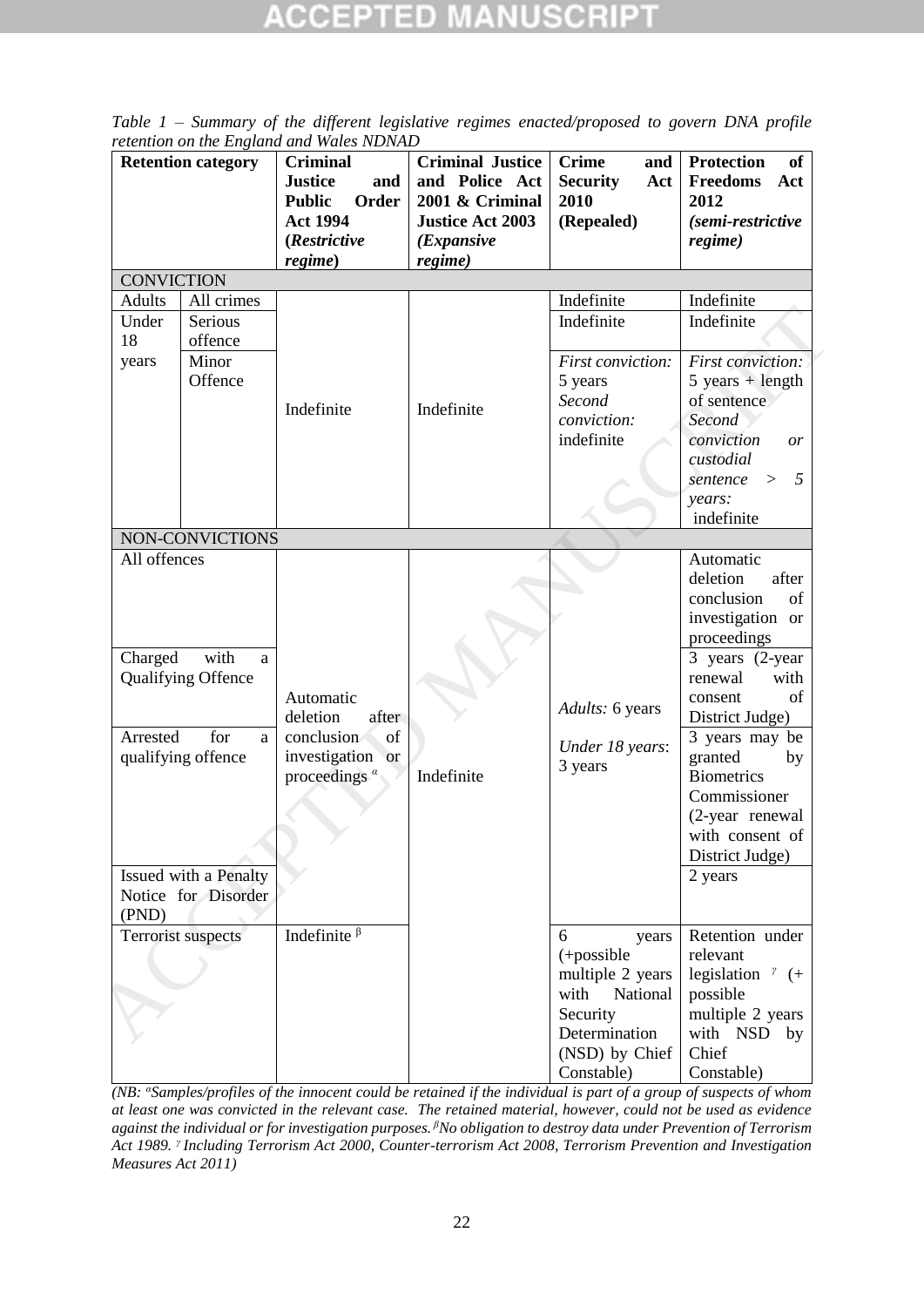#### **NUSCRIPT CCEPTED**

| <b>Body</b>                                        | <b>Report Title</b>                                                                                                        | <b>Period</b> | <b>Date Published</b> |
|----------------------------------------------------|----------------------------------------------------------------------------------------------------------------------------|---------------|-----------------------|
| <b>DNA</b><br>National<br>Database                 | National DNA Database: annual<br>report 2013-14[33]                                                                        | 2013-2014     | 16/12/2014            |
| <b>Strategy Board</b>                              | National DNA Database: Annual<br>Report 2014/15[34]                                                                        | 2014-2015     | 14/12/2015            |
|                                                    | National DNA Database: Annual<br>report 2015/16 <sup>[24]</sup>                                                            | 2015-2016     | 23/02/2017            |
| National<br><b>DNA</b><br>Database Ethics<br>Group | Annual report of The Ethics<br>Group: National DNA Database<br>2014 <sup>[35]</sup>                                        | 2014          | 24/03/2015            |
|                                                    | Annual report of The Ethics<br>Group: National DNA Database<br>$2015^{[26]}$                                               | 2015          | 16/11/2016            |
|                                                    | Annual report of the Ethics<br>Group: National DNA Database<br>$2016^{[36]}$                                               | 2016          | 30/10/2017            |
| Office of<br>the<br>Biometric<br>Commissioner      | Annual<br>2014:<br>report<br>Commissioner for the Retention<br>and Use of Biometric Material <sup>[12]</sup>               | 2013-2014     | 16/12/2014            |
|                                                    | Annual<br>Report<br>2015:<br>Commissioner for the Retention<br>and Use of Biometric Material <sup>[28]</sup>               | 2014-2015     | 11/03/2016            |
|                                                    | Further<br>Report<br>by<br>The<br>Biometrics Commissioner on<br>Issues Raised in His 2015<br>Annual Report <sup>[37]</sup> | 2014-2015     | 26/05/2016            |
|                                                    | 2016:<br>Report<br>Annual<br>Commissioner for the Retention<br>and Use of Biometric Material <sup>[25]</sup>               | 2015-2016     | 13/09/2017            |

*Table 2 – Selected annual or official reports included in review*